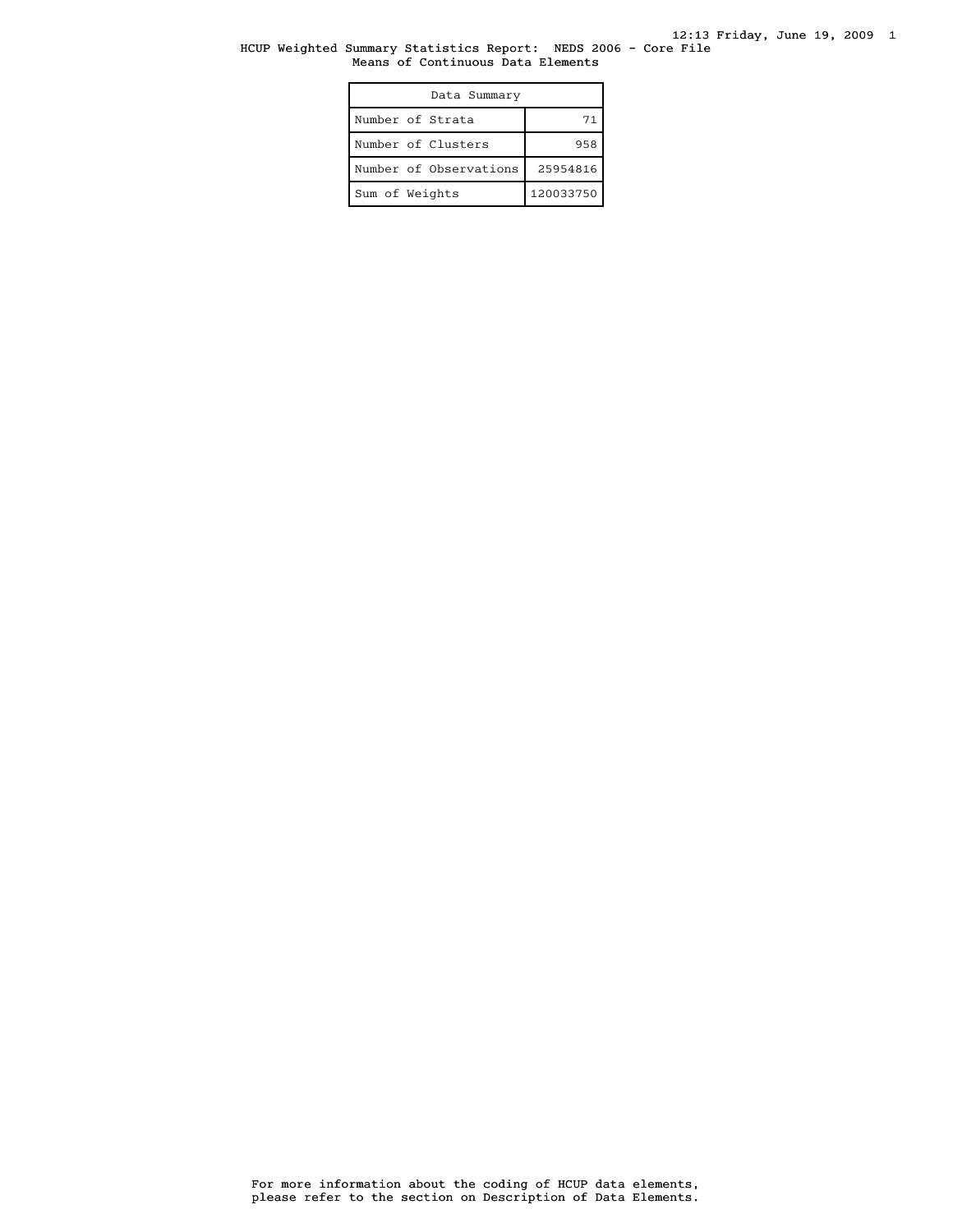| $\ldots$                          |  |  |  |
|-----------------------------------|--|--|--|
| Means of Continuous Data Elements |  |  |  |

|               | Statistics                                                       |          |          |              |            |           |                         |
|---------------|------------------------------------------------------------------|----------|----------|--------------|------------|-----------|-------------------------|
| Variable      | Label                                                            | N        | N Miss   | Minimum      | Maximum    | Mean      | Std<br>Error of<br>Mean |
| AGE           | Age in years at admission                                        | 25953898 | 918      | $\Omega$     | 124,000000 | 38.311409 | 0.273050                |
| <b>AMONTH</b> | Admission month                                                  | 20782474 | 5172342  | 1,000000     | 12.000000  | 6.503859  | 0.006181                |
| AWEEKEND      | Admission day is a weekend                                       | 25954782 | 34       | $\Omega$     | 1,000000   | 0.294419  | 0.000660                |
| CHRON1        | Chronic condition indicator 1                                    | 25931158 | 23658    | $\Omega$     | 1,000000   | 0.160309  | 0.001431                |
| CHRON2        | Chronic condition indicator 2                                    | 16396541 | 9558275  | $\Omega$     | 1,000000   | 0.372110  | 0.003615                |
| CHRON3        | Chronic condition indicator 3                                    | 10260388 | 15694428 | $\Omega$     | 1,000000   | 0.506791  | 0.004136                |
| CHRON4        | Chronic condition indicator 4                                    | 6976059  | 18978757 | $\Omega$     | 1,000000   | 0.567988  | 0.003680                |
| CHRON5        | Chronic condition indicator 5                                    | 5096747  | 20858069 | $\Omega$     | 1,000000   | 0.587898  | 0.003051                |
| <b>CHRON6</b> | Chronic condition indicator 6                                    | 3900080  | 22054736 | $\Omega$     | 1,000000   | 0.590590  | 0.002608                |
| CHRON7        | Chronic condition indicator 7                                    | 3067267  | 22887549 | $\Omega$     | 1,000000   | 0.588599  | 0.002317                |
| CHRON8        | Chronic condition indicator 8                                    | 2475622  | 23479194 | $\mathbf{0}$ | 1,000000   | 0.579574  | 0.002138                |
| CHRON9        | Chronic condition indicator 9                                    | 1965482  | 23989334 | $\Omega$     | 1,000000   | 0.570374  | 0.002053                |
| CHRON10       | Chronic condition indicator 10                                   | 1115512  | 24839304 | $\Omega$     | 1,000000   | 0.561169  | 0.002330                |
| CHRON11       | Chronic condition indicator 11                                   | 846784   | 25108032 | $\Omega$     | 1.000000   | 0.552369  | 0.002640                |
| CHRON12       | Chronic condition indicator 12                                   | 694410   | 25260406 | $\Omega$     | 1,000000   | 0.538867  | 0.002758                |
| CHRON13       | Chronic condition indicator 13                                   | 559588   | 25395228 | $\Omega$     | 1,000000   | 0.526361  | 0.002973                |
| CHRON14       | Chronic condition indicator 14                                   | 450629   | 25504187 | $\Omega$     | 1,000000   | 0.513429  | 0.003369                |
| CHRON15       | Chronic condition indicator 15                                   | 342951   | 25611865 | $\mathbf{O}$ | 1,000000   | 0.500451  | 0.003948                |
| DIED VISIT    | Died in the ED (1), Died in the<br>hospital (2), did not die (0) | 24999780 | 955036   | $\Omega$     | 2.000000   | 0.011271  | 0.000197                |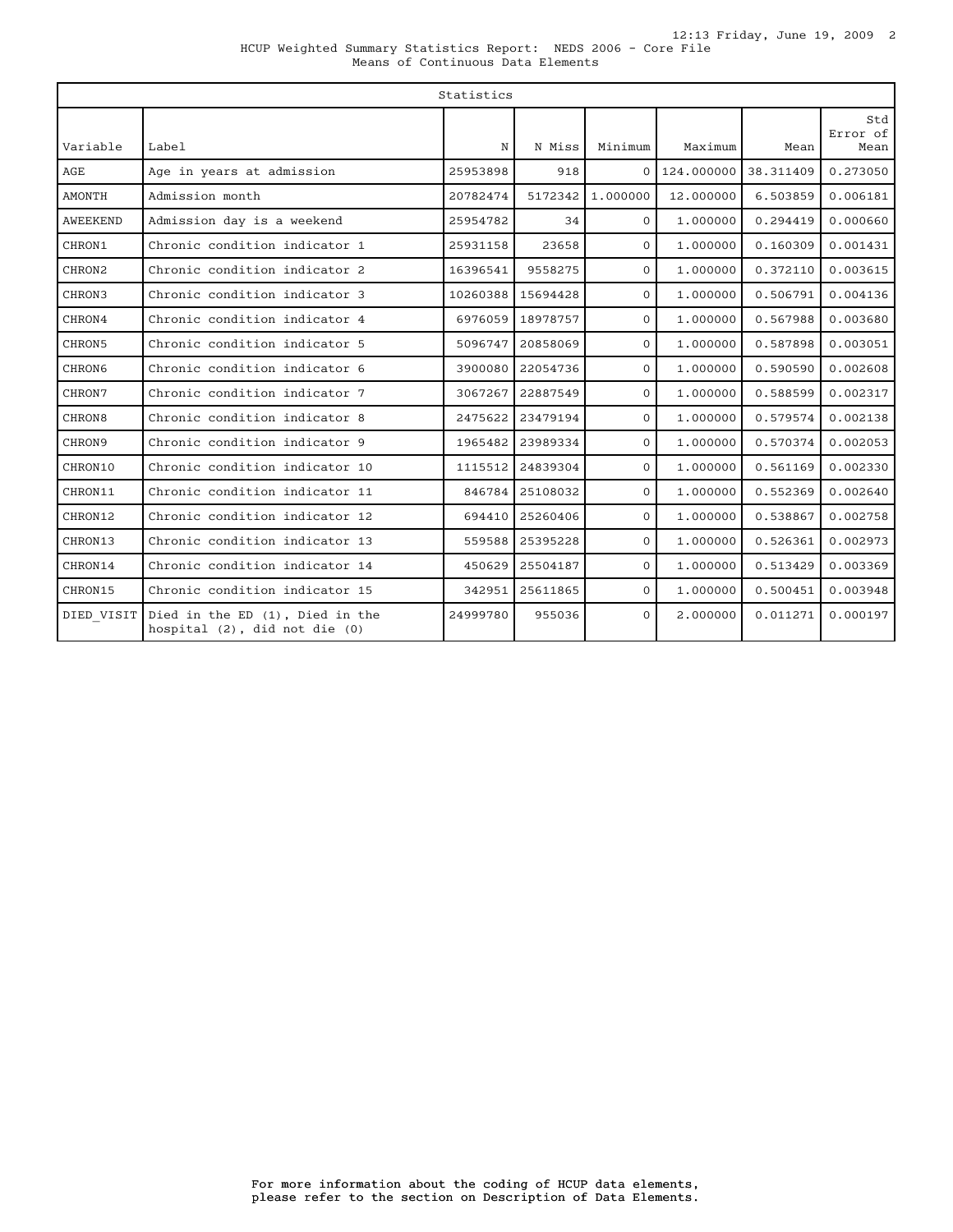#### HCUP Weighted Summary Statistics Report: NEDS 2006 - Core File Means of Continuous Data Elements

| Statistics      |            |                 |
|-----------------|------------|-----------------|
| Variable        |            | 95% CL for Mean |
| AGE             | 37.7755085 | 38.8473092      |
| <b>AMONTH</b>   | 6.4917237  | 6.5159935       |
| <b>AWEEKEND</b> | 0.2931234  | 0.2957146       |
| CHRON1          | 0.1574994  | 0.1631179       |
| CHRON2          | 0.3650151  | 0.3792057       |
| CHRON3          | 0.4986748  | 0.5149081       |
| CHRON4          | 0.5607650  | 0.5752108       |
| CHRON5          | 0.5819096  | 0.5938858       |
| <b>CHRON6</b>   | 0.5854710  | 0.5957086       |
| CHRON7          | 0.5840521  | 0.5931459       |
| CHRON8          | 0.5753770  | 0.5837705       |
| CHRON9          | 0.5663432  | 0.5744040       |
| CHRON10         | 0.5565891  | 0.5657482       |
| CHRON11         | 0.5471782  | 0.5575602       |
| CHRON12         | 0.5334444  | 0.5442891       |
| CHRON13         | 0.5205159  | 0.5322057       |
| CHRON14         | 0.5068045  | 0.5200533       |
| CHRON15         | 0.4926888  | 0.5082131       |
| DIED VISIT      | 0.0108833  | 0.0116578       |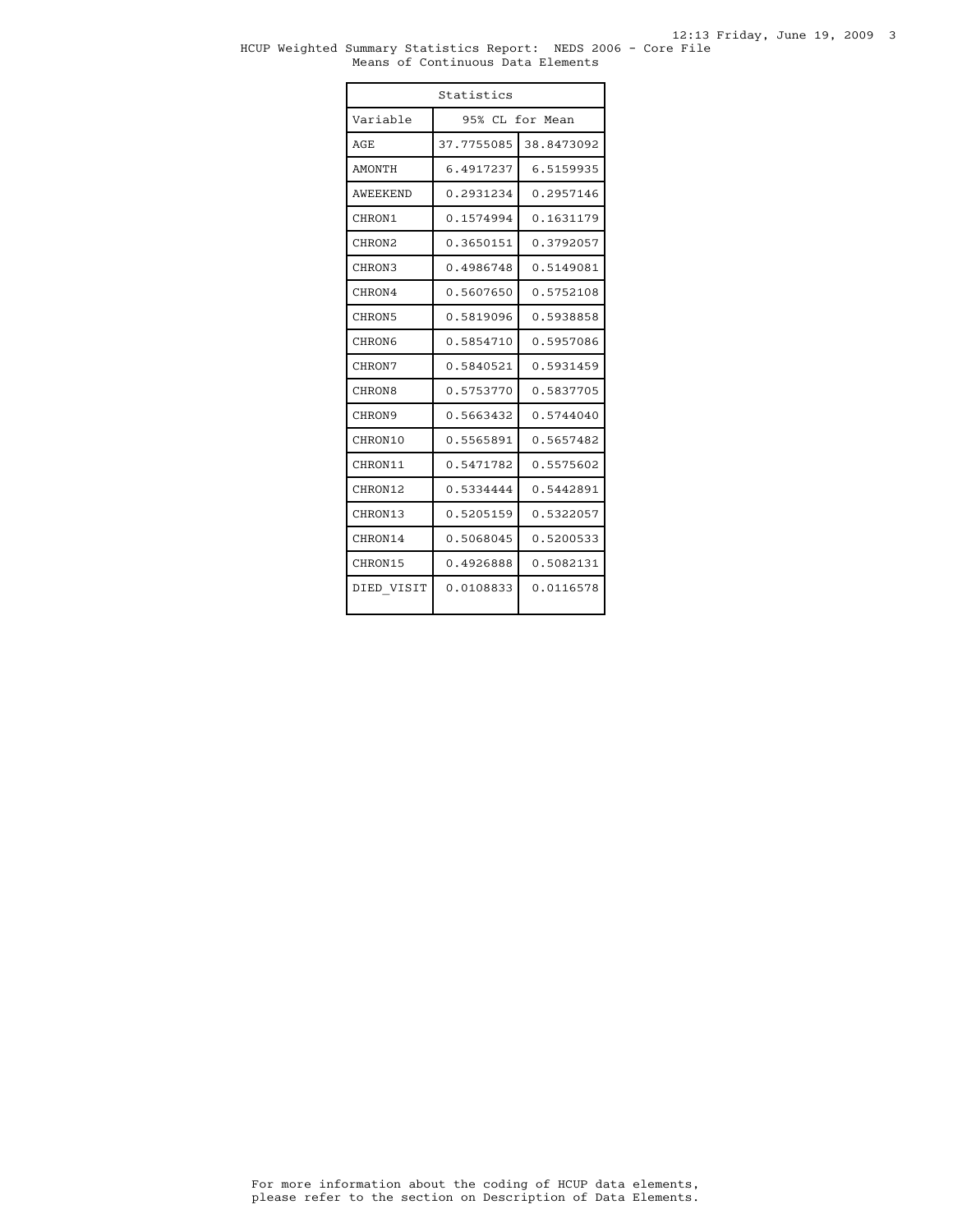### HCUP Weighted Summary Statistics Report: NEDS 2006 - Core File Frequency Distribution for AGE

|     |           | Percent<br>οf |
|-----|-----------|---------------|
| AGE | Frequency | Total         |
|     | 821       | 0.00          |
| Ċ   | 3620      | 0.00          |
| 0   | 3306269   | 2.75          |
| 1   | 2832887   | 2.36          |
| 2   | 2005534   | 1.67          |
| 3   | 1561905   | 1.30          |
| 4   | 1315345   | 1.10          |
| 5   | 1211402   | 1.01          |
| 6   | 1073780   | 0.89          |
| 7   | 952509    | 0.79          |
| 8   | 895428    | 0.75          |
| 9   | 867777    | 0.72          |
| 10  | 866119    | 0.72          |
| 11  | 887948    | 0.74          |
| 12  | 927325    | 0.77          |
| 13  | 998417    | 0.83          |
| 14  | 1117315   | 0.93          |
| 15  | 1262442   | 1.05          |
| 16  | 1434444   | 1.20          |
| 17  | 1610613   | 1.34          |
| 18  | 1970458   | 1.64          |
| 19  | 2045611   | 1.70          |
| 20  | 2121089   | 1.77          |
| 21  | 2155094   | 1.80          |
| 22  | 2099806   | 1.75          |
| 23  | 2120849   | 1.77          |
| 24  | 2101972   | 1.75          |
| 25  | 2081856   | 1.73          |
| 26  | 2033329   | 1.69          |
| 27  | 1933844   | 1.61          |
| 28  | 1840493   | 1.53          |
| 29  | 1770161   | 1.47          |
| 30  | 1665828   | 1.39          |
| 31  | 1649052   | 1.37          |
| 32  | 1604578   | 1.34          |
| 33  | 1605517   | 1.34          |
| 34  | 1651851   | 1.38          |
| 35  | 1748065   | 1.46          |
| 36  | 1694392   | 1.41          |
| 37  | 1638657   | 1.37          |
| 38  | 1592590   | 1.33          |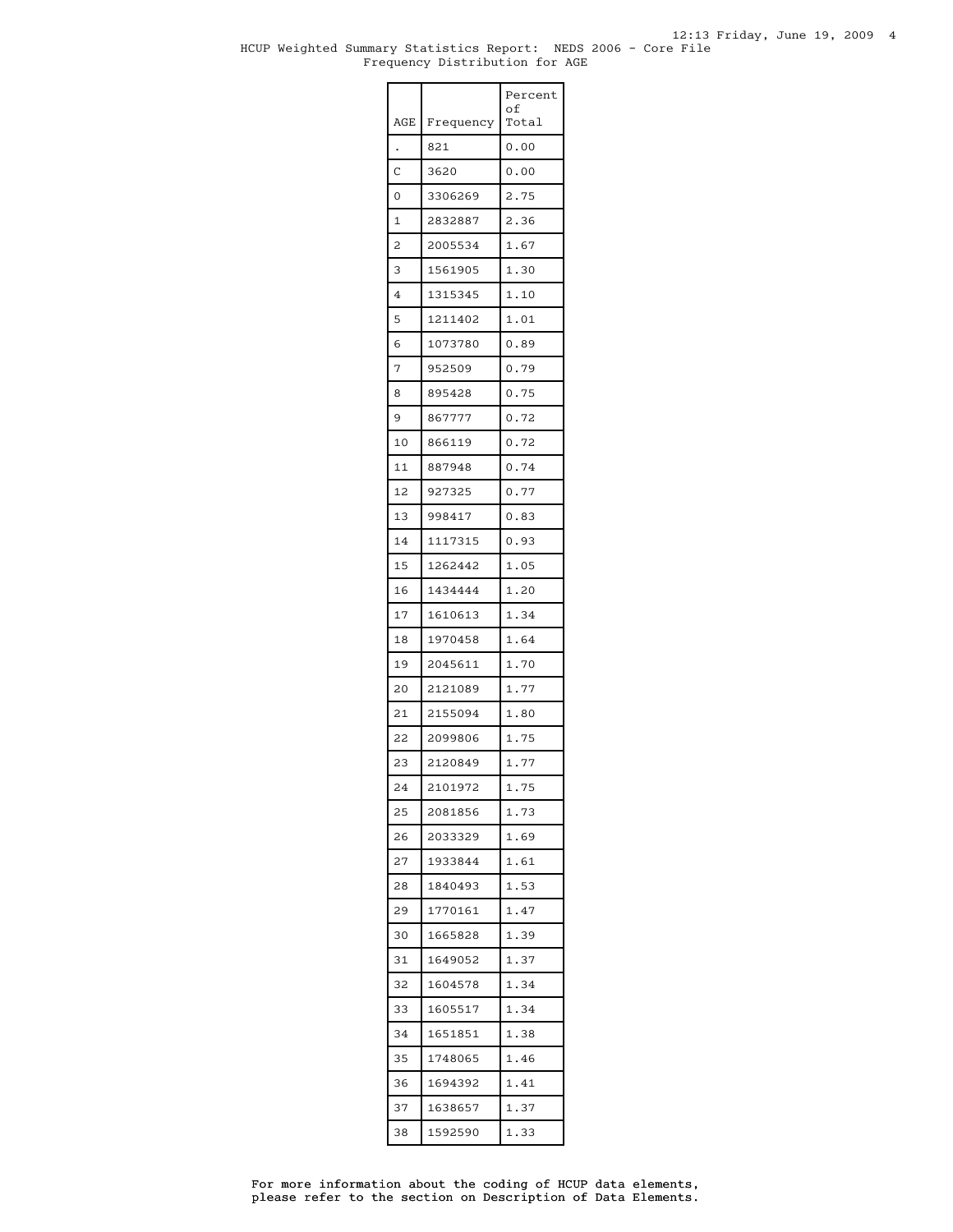### HCUP Weighted Summary Statistics Report: NEDS 2006 - Core File Frequency Distribution for AGE

|     |           | Percent<br>οf |
|-----|-----------|---------------|
| AGE | Frequency | Total         |
| 39  | 1613611   | 1.34          |
| 40  | 1655891   | 1.38          |
| 41  | 1722666   | 1.44          |
| 42  | 1752304   | 1.46          |
| 43  | 1739811   | 1.45          |
| 44  | 1723117   | 1.44          |
| 45  | 1714788   | 1.43          |
| 46  | 1681502   | 1.40          |
| 47  | 1632748   | 1.36          |
| 48  | 1593433   | 1.33          |
| 49  | 1568413   | 1.31          |
| 50  | 1498373   | 1.25          |
| 51  | 1434716   | 1.20          |
| 52  | 1373090   | 1.14          |
| 53  | 1301877   | 1.08          |
| 54  | 1241128   | 1.03          |
| 55  | 1178796   | 0.98          |
| 56  | 1140457   | 0.95          |
| 57  | 1116073   | 0.93          |
| 58  | 1114974   | 0.93          |
| 59  | 1132056   | 0.94          |
| 60  | 920708    | 0.77          |
| 61  | 901496    | 0.75          |
| 62  | 902727    | 0.75          |
| 63  | 926898    | 0.77          |
| 64  | 843177    | 0.70          |
| 65  | 834285    | 0.70          |
| 66  | 802841    | 0.67          |
| 67  | 794525    | 0.66          |
| 68  | 785224    | 0.65          |
| 69  | 770214    | 0.64          |
| 70  | 773486    | 0.64          |
| 71  | 774358    | 0.65          |
| 72  | 754345    | 0.63          |
| 73  | 766805    | 0.64          |
| 74  | 783303    | 0.65          |
| 75  | 796606    | 0.66          |
| 76  | 819841    | 0.68          |
| 77  | 817851    | 0.68          |
| 78  | 829518    | 0.69          |
| 79  | 829220    | 0.69          |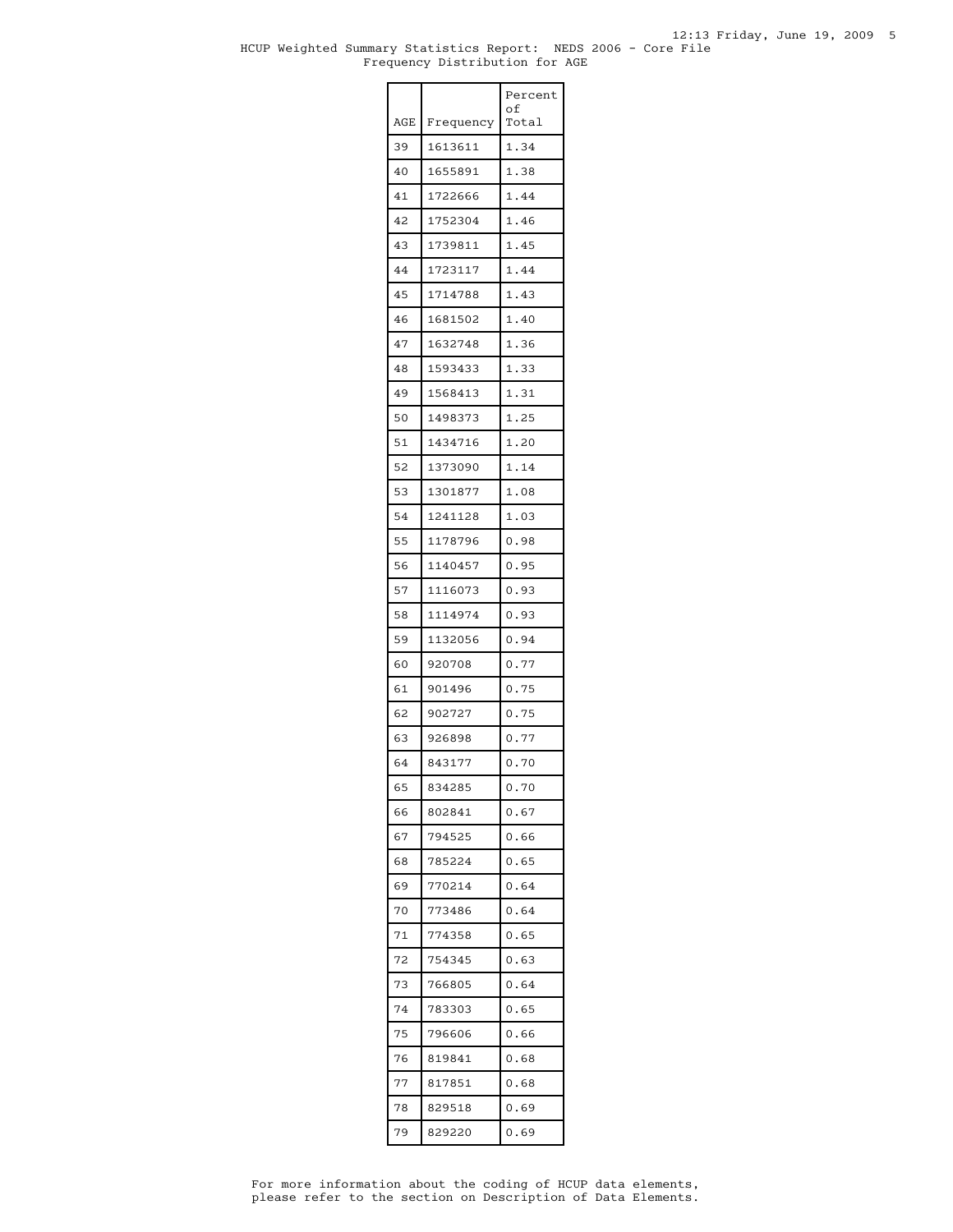### HCUP Weighted Summary Statistics Report: NEDS 2006 - Core File Frequency Distribution for AGE

|     |                  | Percent<br>οf              |
|-----|------------------|----------------------------|
| AGE | Frequency        | Total                      |
| 80  | 816880           | 0.68                       |
| 81  | 821860           | 0.68                       |
| 82  | 802175           | 0.67                       |
| 83  | 766753           | 0.64                       |
| 84  | 742835           | 0.62                       |
| 85  | 692634           | 0.58                       |
| 86  | 629602           | 0.52                       |
| 87  | 542129           | 0.45                       |
| 88  | 497052           | 0.41                       |
| 89  | 423278           | 0.35                       |
| 90  | 365028           | 0.30                       |
| 91  | 312335           | 0.26                       |
| 92  | 257382           | 0.21                       |
| 93  | 207288           | 0.17                       |
| 94  | 159159           | 0.13                       |
| 95  | 117112           | 0.10                       |
| 96  | 86507            | 0.07                       |
| 97  | 61606            | 0.05                       |
| 98  | 42223            | 0.04                       |
| 99  | 27646            | 0.02                       |
| 100 | 17801            | 0.01                       |
| 101 | 10306            | 0.01                       |
| 102 | 6483             | 0.01                       |
| 103 | 3880             | 0.00                       |
| 104 | 2364             | 0.00                       |
| 105 | 2686             | 0.00                       |
| 106 | 3340             | 0.00                       |
| 107 | 333              | 0.00                       |
| 108 | 168              | 0.00                       |
| 109 | 190              | 0.00                       |
| 110 | 55               | 0.00                       |
| 111 | 22               | 0.00                       |
| 112 | 18               | 0.00                       |
| 114 | $\leq$ $=$<br>10 | $*$ .**                    |
| 115 | $\leq$ $=$<br>10 | $^\star$ . $^{\star\star}$ |
| 116 | 140              | 0.00                       |
| 117 | 47               | 0.00                       |
| 118 | 96               | 0.00                       |
| 119 | 27               | 0.00                       |
| 120 | 44               | 0.00                       |
| 124 | 16               | 0.00                       |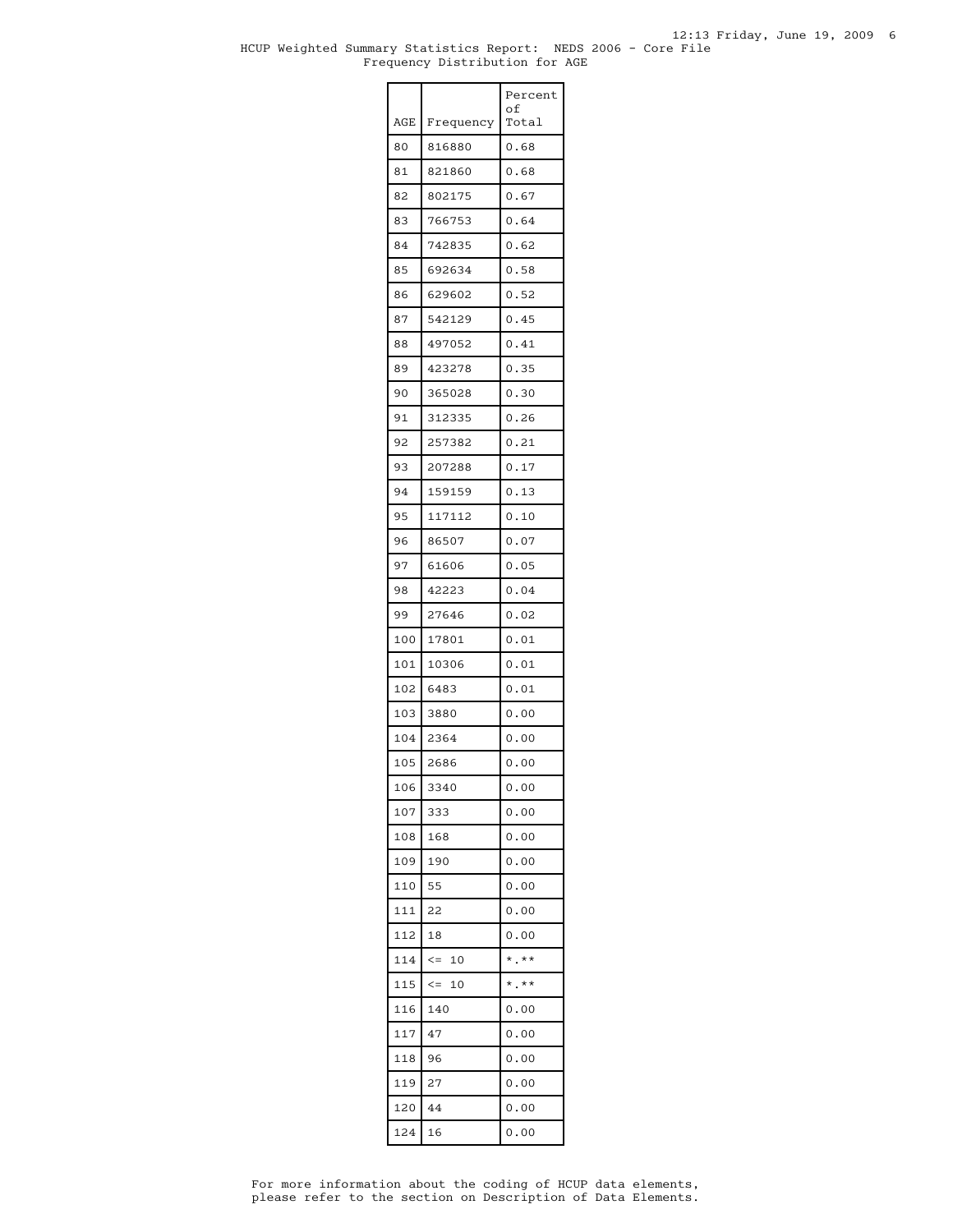### HCUP Weighted Summary Statistics Report: NEDS 2006 - Core File Frequency Distribution for AMONTH

| <b>AMONTH</b>   | Frequency | Percent<br>of<br>Total |
|-----------------|-----------|------------------------|
| Missing<br>.    | 21232818  | 17.69                  |
| 1: January      | 8253031   | 6.88                   |
| 2:<br>February  | 7666063   | 6.39                   |
| 3: March        | 8515688   | 7.09                   |
| 4: April        | 8196339   | 6.83                   |
| 5:<br>May       | 8527626   | 7.10                   |
| $6:$ June       | 8094697   | 6.74                   |
| 7: July         | 8584477   | 7.15                   |
| 8 :<br>August   | 8391773   | 6.99                   |
| 9:<br>September | 8135992   | 6.78                   |
| 10: October     | 8154225   | 6.79                   |
| 11: November    | 7900534   | 6.58                   |
| 12: December    | 8380484   | 6.98                   |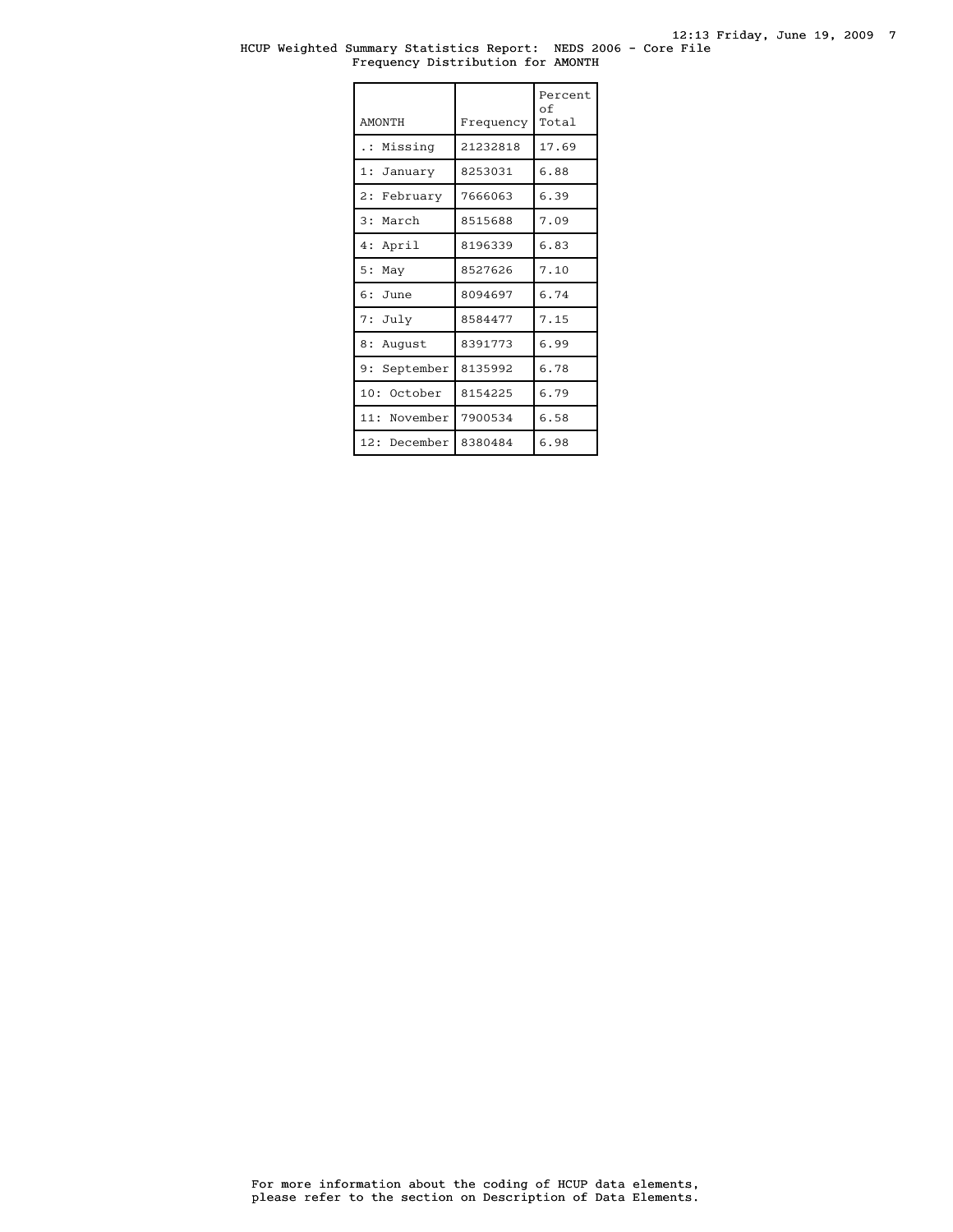## HCUP Weighted Summary Statistics Report: NEDS 2006 - Core File Frequency Distribution for AWEEKEND

| AWEEKEND           | Frequency | Percent<br>οf<br>Total |
|--------------------|-----------|------------------------|
| .: Missing         | 146       | 0.00                   |
| 0: Monday-Friday   | 84693430  | 70.56                  |
| 1: Saturday-Sunday | 35340174  | 29.44                  |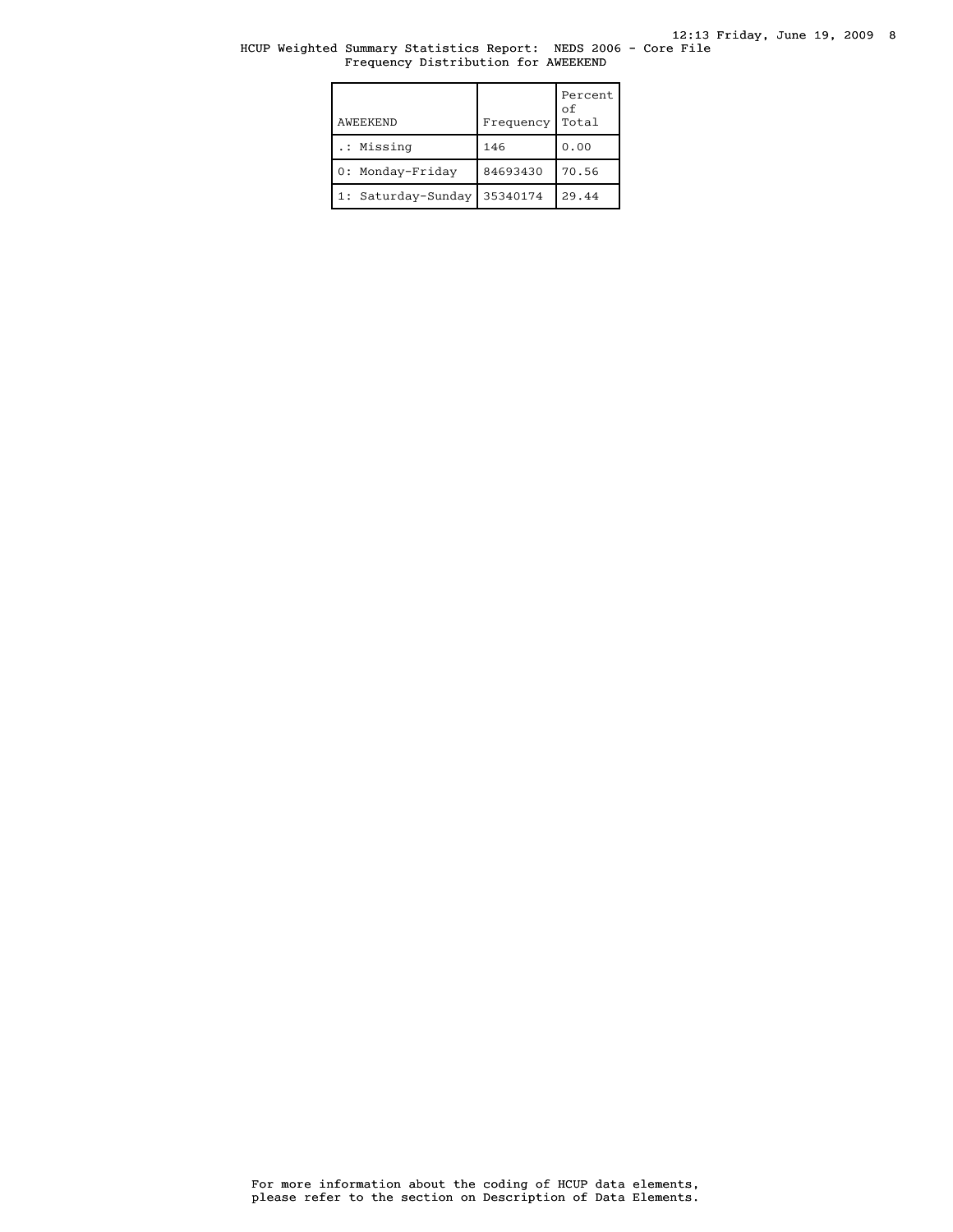## HCUP Weighted Summary Statistics Report: NEDS 2006 - Core File Frequency Distribution for CHRON1

| CHRON1                   | Frequency | Percent<br>οf<br>Total |
|--------------------------|-----------|------------------------|
| .: Missing               | 40551     | 0.03                   |
| .A: Invalid code         | 68972     | 0.06                   |
| .C: Inconsistent code    | 1300      | 0.00                   |
| 0: Non-chronic condition | 100698246 | 83.89                  |
| 1: Chronic condition     | 19224682  | 16.02                  |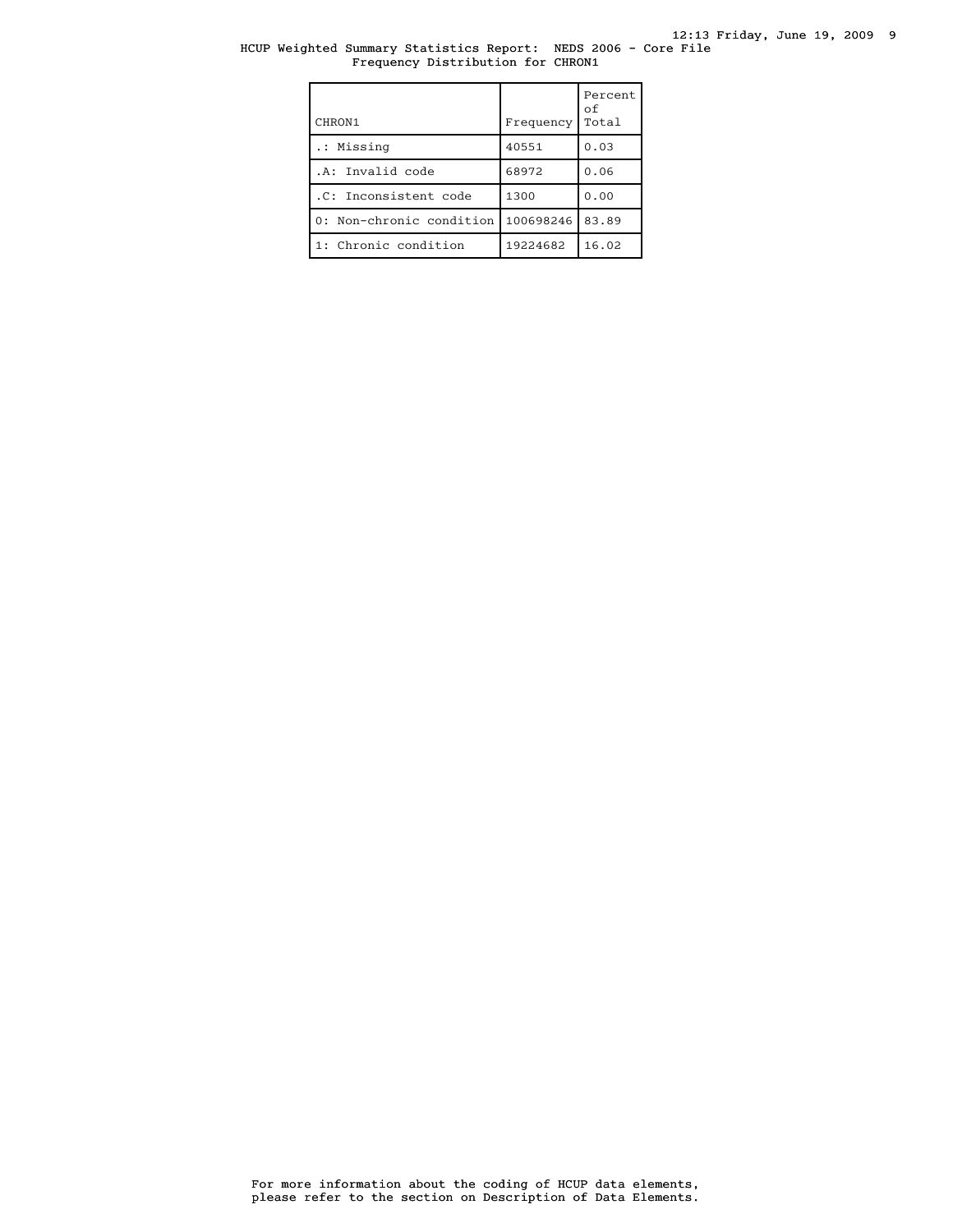## HCUP Weighted Summary Statistics Report: NEDS 2006 - Core File Frequency Distribution for DIED\_VISIT

| DIED VISIT              | Frequency | Percent<br>оf<br>Total |
|-------------------------|-----------|------------------------|
| .: Missing              | 4445227   | 3.70                   |
| 0: Did not die          | 114845334 | 95.68                  |
| 1: Died in the ED       | 183635    | 0.15                   |
| 2: Died in the hospital | 559553    | 0.47                   |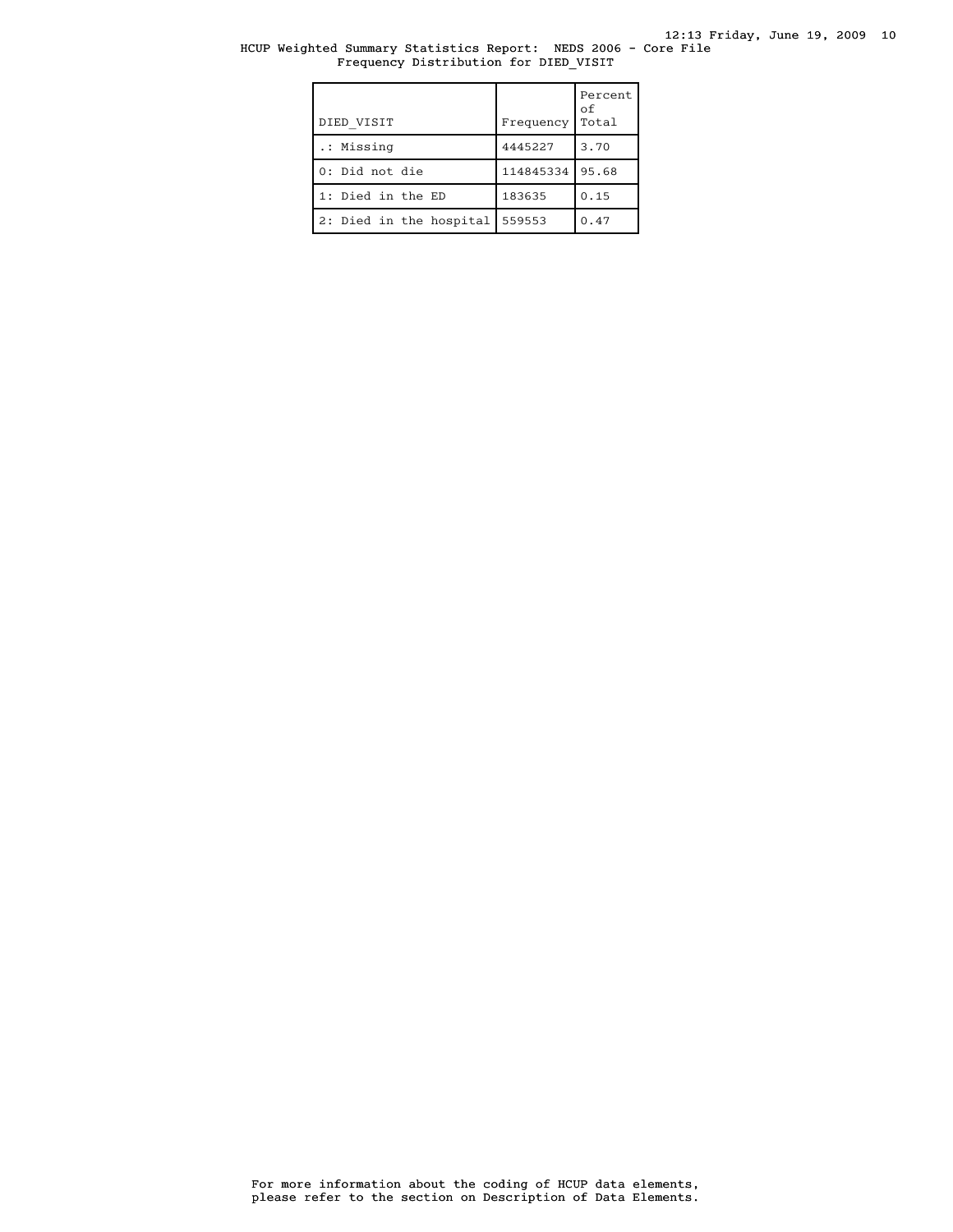## HCUP Weighted Summary Statistics Report: NEDS 2006 - Core File Frequency Distribution for DISCWT

| <b>DISCWT</b> | Frequency                      | Percent<br>οf<br>Total |
|---------------|--------------------------------|------------------------|
|               | Non-blank   120033750   100.00 |                        |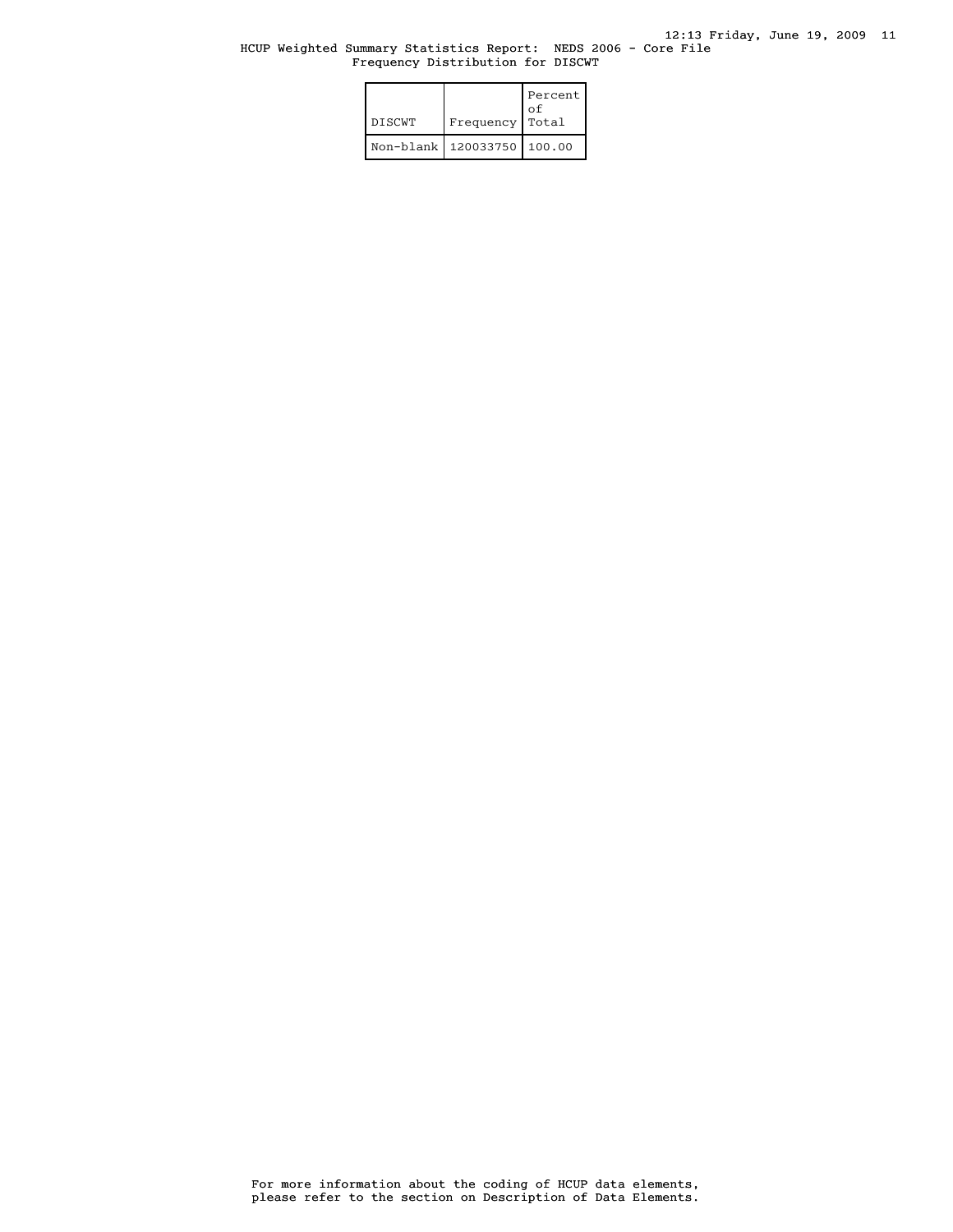#### HCUP Weighted Summary Statistics Report: NEDS 2006 - Core File 12:13 Friday, June 19, 2009 12 Frequency Distribution for DISP\_ED

| DISP ED                                                | Frequency | Percent<br>of<br>Total |
|--------------------------------------------------------|-----------|------------------------|
| 1: Routine                                             | 92499827  | 77.06                  |
| 2: Transfer: short-term hospital                       | 1198441   | 1.00                   |
| 5: Transfer: other type of facility                    | 1527869   | 1.27                   |
| 6: Home health care                                    | 52167     | 0.04                   |
| 7: Against medical advice                              | 1669769   | 1.39                   |
| 9: Admitted as an inpatient to this hospital           | 18474258  | 15.39                  |
| 20: Died in ED                                         | 183635    | 0.15                   |
| 98: Not admitted to this hospital, destination unknown | 4426732   | 3.69                   |
| 99: Discharged alive, destination unknown              | 1051      | 0.00                   |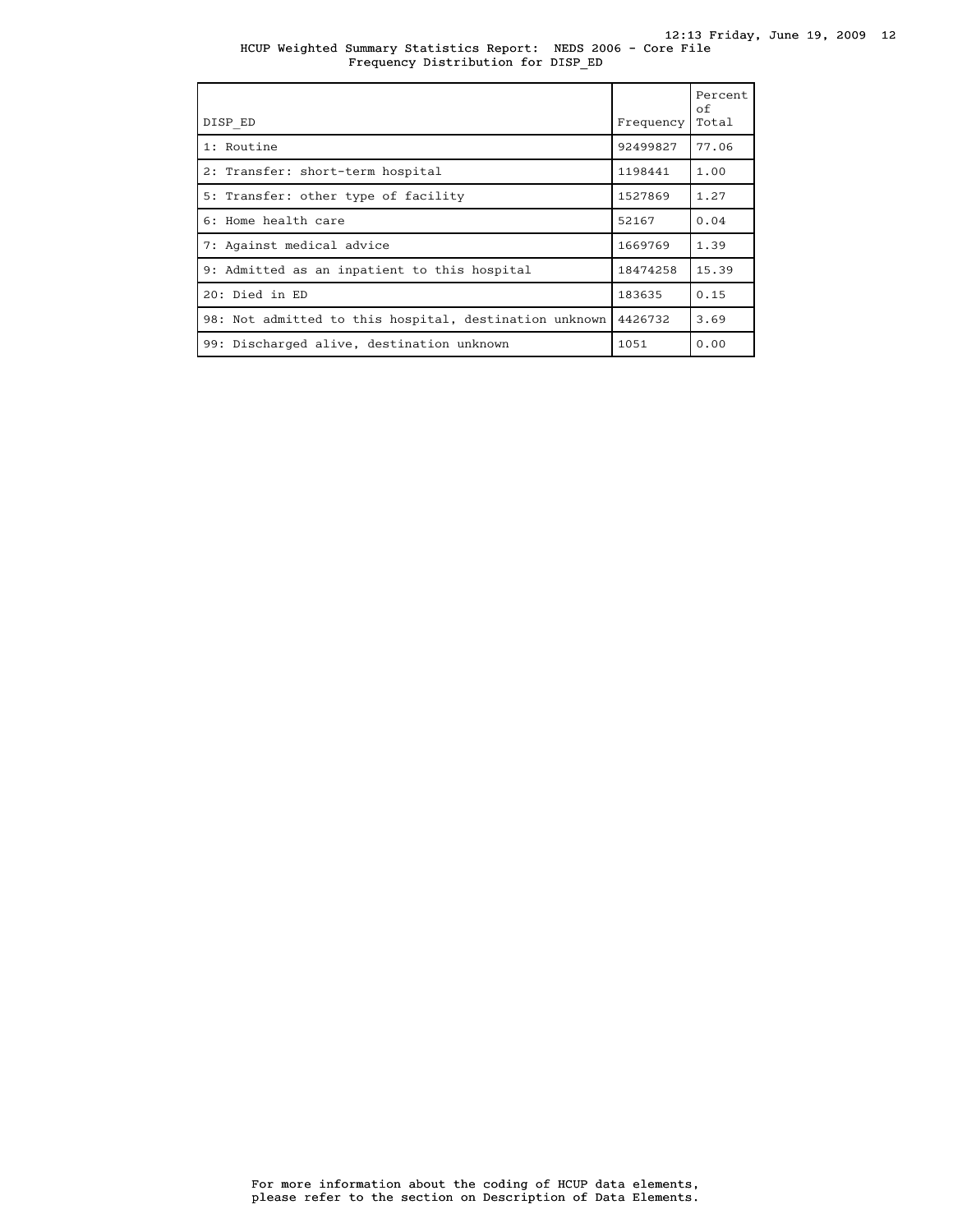## HCUP Weighted Summary Statistics Report: NEDS 2006 - Core File Frequency Distribution for DQTR

| DOTR              | Frequency | Percent<br>οf<br>Total |
|-------------------|-----------|------------------------|
| 1: First quarter  | 29847076  | 24.87                  |
| 2: Second quarter | 30092021  | 25.07                  |
| 3: Third quarter  | 30334525  | 25.27                  |
| 4: Fourth quarter | 29760128  | 24.79                  |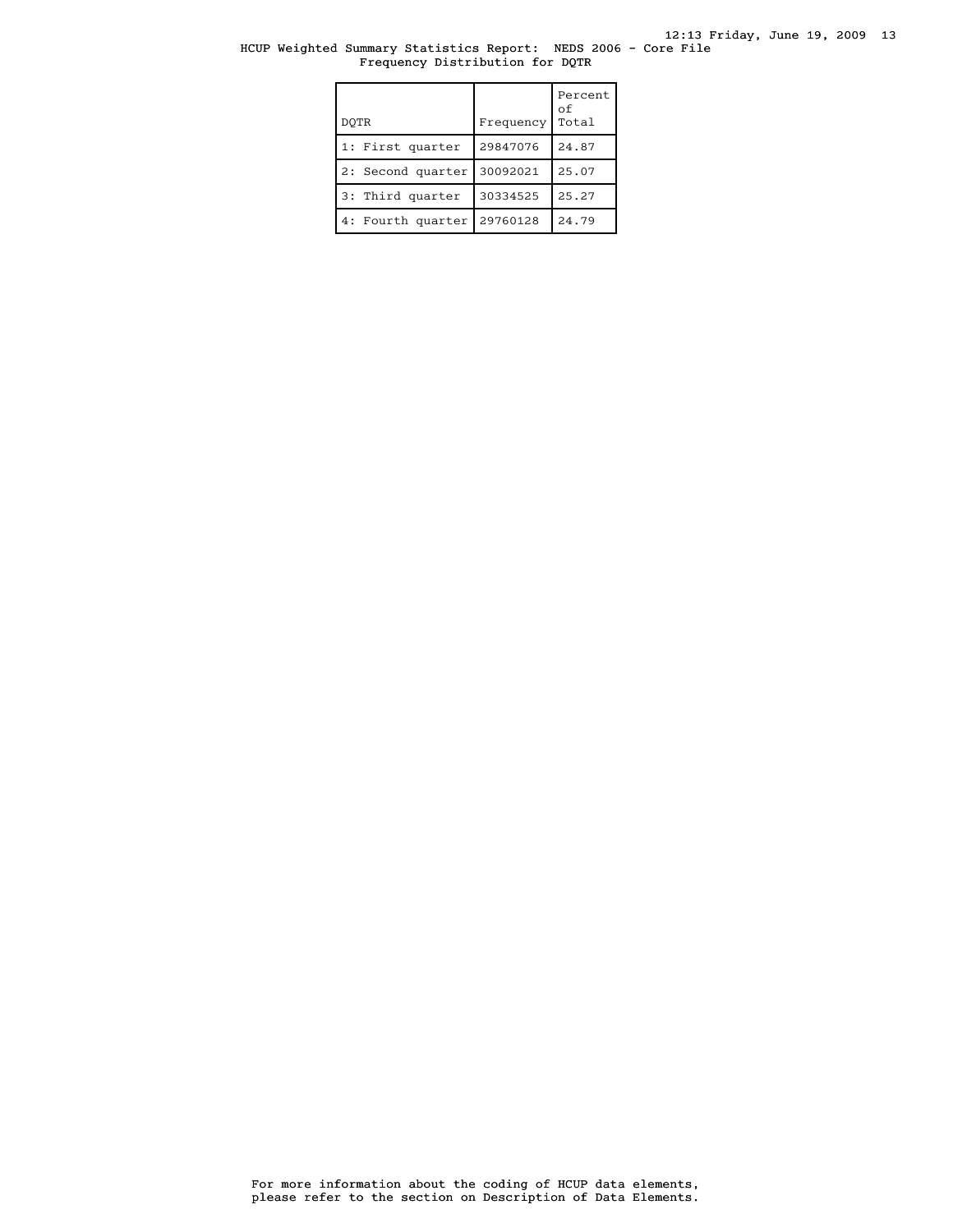# HCUP Weighted Summary Statistics Report: NEDS 2006 - Core File Frequency Distribution for DX1

| DX1                    | Frequency | Percent<br>οf<br>Total |
|------------------------|-----------|------------------------|
| Blank                  | 40551     | 0.03                   |
| Valid DX               | 119922927 | 99.91                  |
| Inconsistent DX (incn) | 1300      | 0.00                   |
| Invalid DX (invl)      | 68972     | 0.06                   |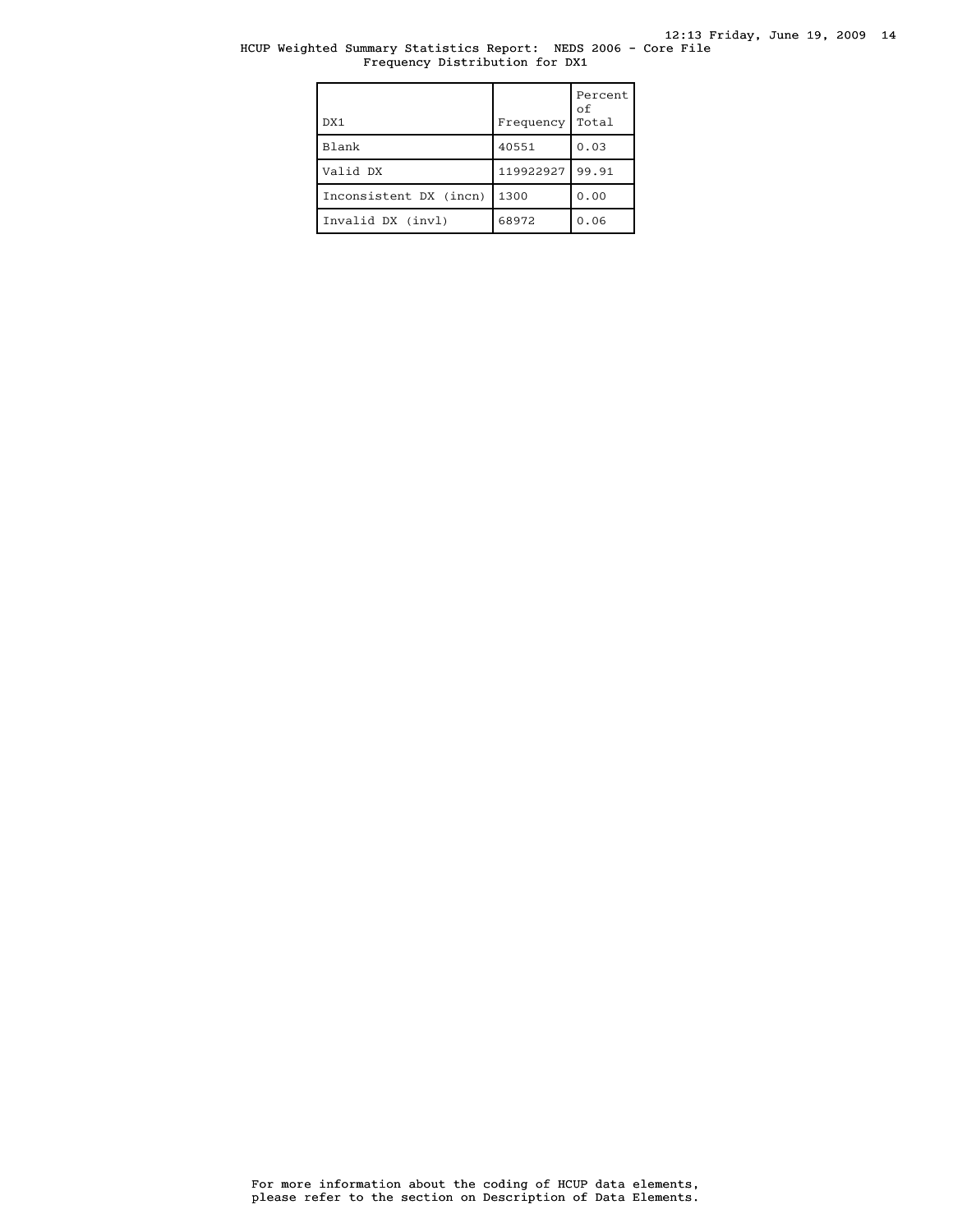|  | HCUP Weighted Summary Statistics Report: NEDS 2006 - Core File |  |  |  |  |
|--|----------------------------------------------------------------|--|--|--|--|
|  | Frequency Distribution for DXCCS1                              |  |  |  |  |

| DXCCS1                                                    | Frequency | Percent<br>оf<br>Total |
|-----------------------------------------------------------|-----------|------------------------|
| .: Missing                                                | 40721     | 0.03                   |
| A: Invalid diagnosis                                      | 68972     | 0.06                   |
| C: Inconsistent                                           | 1300      | 0.00                   |
| 1: Tuberculosis                                           | 6662      | 0.01                   |
| 2: Septicemia (except in labor)                           | 531664    | 0.44                   |
| 3: Bacterial infection; unspecified site                  | 41400     | 0.03                   |
| 4: Mycoses                                                | 298664    | 0.25                   |
| 5: HIV infection                                          | 75147     | 0.06                   |
| 6: Hepatitis                                              | 35949     | 0.03                   |
| 7: Viral infection                                        | 1438455   | 1.20                   |
| 8: Other infections; including parasitic                  | 143001    | 0.12                   |
| 9: Sexually transmitted infections (not HIV or hepatitis) | 41414     | 0.03                   |
| 10: Immunizations and screening for infectious disease    | 130978    | 0.11                   |
| 11: Cancer of head and neck                               | 9992      | 0.01                   |
| 12: Cancer of esophagus                                   | 6389      | 0.01                   |
| 13: Cancer of stomach                                     | 10702     | 0.01                   |
| 14: Cancer of colon                                       | 35977     | 0.03                   |
| 15: Cancer of rectum and anus                             | 11819     | 0.01                   |
| 16: Cancer of liver and intrahepatic bile duct            | 10114     | 0.01                   |
| 17: Cancer of pancreas                                    | 18165     | 0.02                   |
| 18: Cancer of other GI organs; peritoneum                 | 7865      | 0.01                   |
| 19: Cancer of bronchus; lung                              | 83374     | 0.07                   |
| 20: Cancer; other respiratory and intrathoracic           | 1049      | 0.00                   |
| 21: Cancer of bone and connective tissue                  | 4174      | 0.00                   |
| 22: Melanomas of skin                                     | 1225      | 0.00                   |
| 23: Other non-epithelial cancer of skin                   | 2659      | 0.00                   |
| 24: Cancer of breast                                      | 12095     | 0.01                   |
| 25: Cancer of uterus                                      | 3879      | 0.00                   |
| 26: Cancer of cervix                                      | 4385      | 0.00                   |
| 27: Cancer of ovary                                       | 7781      | 0.01                   |
| 28: Cancer of other female genital organs                 | 1065      | 0.00                   |
| 29: Cancer of prostate                                    | 9856      | 0.01                   |
| 30: Cancer of testis                                      | 999       | 0.00                   |
| 31: Cancer of other male genital organs                   | 245       | 0.00                   |
| 32: Cancer of bladder                                     | 11329     | 0.01                   |
| 33: Cancer of kidney and renal pelvis                     | 6794      | 0.01                   |
| 34: Cancer of other urinary organs                        | 465       | 0.00                   |
| 35: Cancer of brain and nervous system                    | 15851     | 0.01                   |
| 36: Cancer of thyroid                                     | 992       | 0.00                   |
| 37: Hodgkin's disease                                     | 2859      | 0.00                   |
| 38: Non-Hodgkin's lymphoma                                | 23838     | 0.02                   |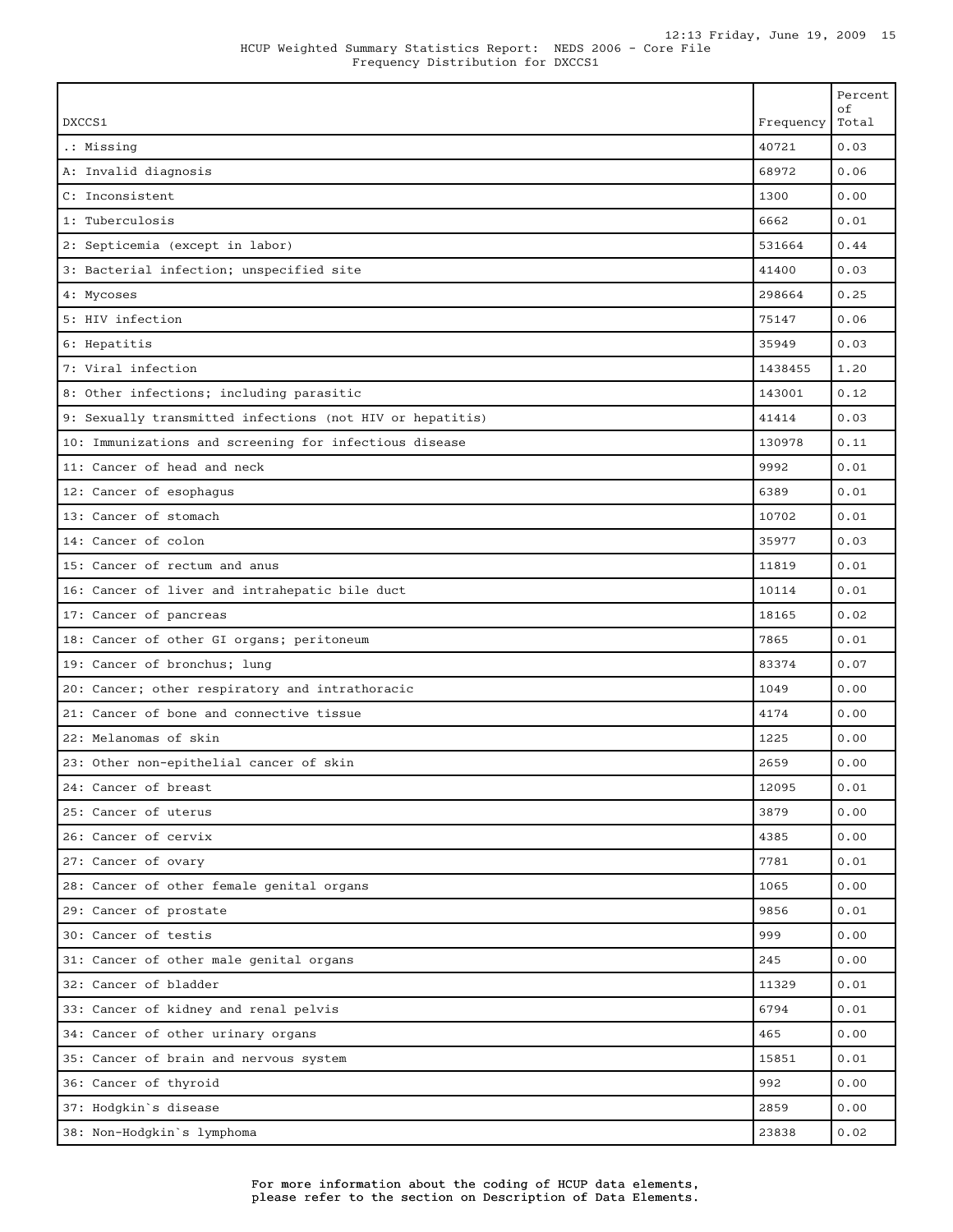| HCUP Weighted Summary Statistics Report: NEDS 2006 - Core File |                                   |  |  |  |  |  |
|----------------------------------------------------------------|-----------------------------------|--|--|--|--|--|
|                                                                | Frequency Distribution for DXCCS1 |  |  |  |  |  |

| DXCCS1                                                                                | Frequency | Percent<br>οf<br>Total |
|---------------------------------------------------------------------------------------|-----------|------------------------|
| 39: Leukemias                                                                         | 21693     | 0.02                   |
| 40: Multiple myeloma                                                                  | 9129      | 0.01                   |
| 41: Cancer; other and unspecified primary                                             | 3348      | 0.00                   |
| 42: Secondary malignancies                                                            | 134808    | 0.11                   |
| 43: Malignant neoplasm without specification of site                                  | 5032      | 0.00                   |
| 44: Neoplasms of unspecified nature or uncertain behavior                             | 32819     | 0.03                   |
| 45: Maintenance chemotherapy; radiotherapy                                            | 3822      | 0.00                   |
| 46: Benign neoplasm of uterus                                                         | 31428     | 0.03                   |
| 47: Other and unspecified benign neoplasm                                             | 51974     | 0.04                   |
| 48: Thyroid disorders                                                                 | 38149     | 0.03                   |
| 49: Diabetes mellitus without complication                                            | 232536    | 0.19                   |
| 50: Diabetes mellitus with complications                                              | 717563    | 0.60                   |
| 51: Other endocrine disorders                                                         | 90205     | 0.08                   |
| 52: Nutritional deficiencies                                                          | 7438      | 0.01                   |
| 53: Disorders of lipid metabolism                                                     | 5320      | 0.00                   |
| 54: Gout and other crystal arthropathies                                              | 170341    | 0.14                   |
| 55: Fluid and electrolyte disorders                                                   | 891820    | 0.74                   |
| 56: Cystic fibrosis                                                                   | 2903      | 0.00                   |
| 57: Immunity disorders                                                                | 1036      | 0.00                   |
| 58: Other nutritional; endocrine; and metabolic disorders                             | 68064     | 0.06                   |
| 59: Deficiency and other anemia                                                       | 218636    | 0.18                   |
| 60: Acute posthemorrhagic anemia                                                      | 11240     | 0.01                   |
| 61: Sickle cell anemia                                                                | 166043    | 0.14                   |
| 62: Coagulation and hemorrhagic disorders                                             | 68855     | 0.06                   |
| 63: Diseases of white blood cells                                                     | 46313     | 0.04                   |
| 64: Other hematologic conditions                                                      | 6480      | 0.01                   |
| 76: Meningitis (except that caused by tuberculosis or sexually transmitted disease)   | 47911     | 0.04                   |
| 77: Encephalitis (except that caused by tuberculosis or sexually transmitted disease) | 7333      | 0.01                   |
| 78: Other CNS infection and poliomyelitis                                             | 5552      | 0.00                   |
| 79: Parkinson's disease                                                               | 15493     | 0.01                   |
| 80: Multiple sclerosis                                                                | 24999     | 0.02                   |
| 81: Other hereditary and degenerative nervous system conditions                       | 61447     | 0.05                   |
| 82: Paralysis                                                                         | 11340     | 0.01                   |
| 83: Epilepsy; convulsions                                                             | 962105    | 0.80                   |
| 84: Headache; including migraine                                                      | 2883264   | 2.40                   |
| 85: Coma; stupor; and brain damage                                                    | 121516    | 0.10                   |
| 86: Cataract                                                                          | 5247      | 0.00                   |
| 87: Retinal detachments; defects; vascular occlusion; and retinopathy                 | 12289     | 0.01                   |
| 88: Glaucoma                                                                          | 7332      | 0.01                   |
| 89: Blindness and vision defects                                                      | 87737     | 0.07                   |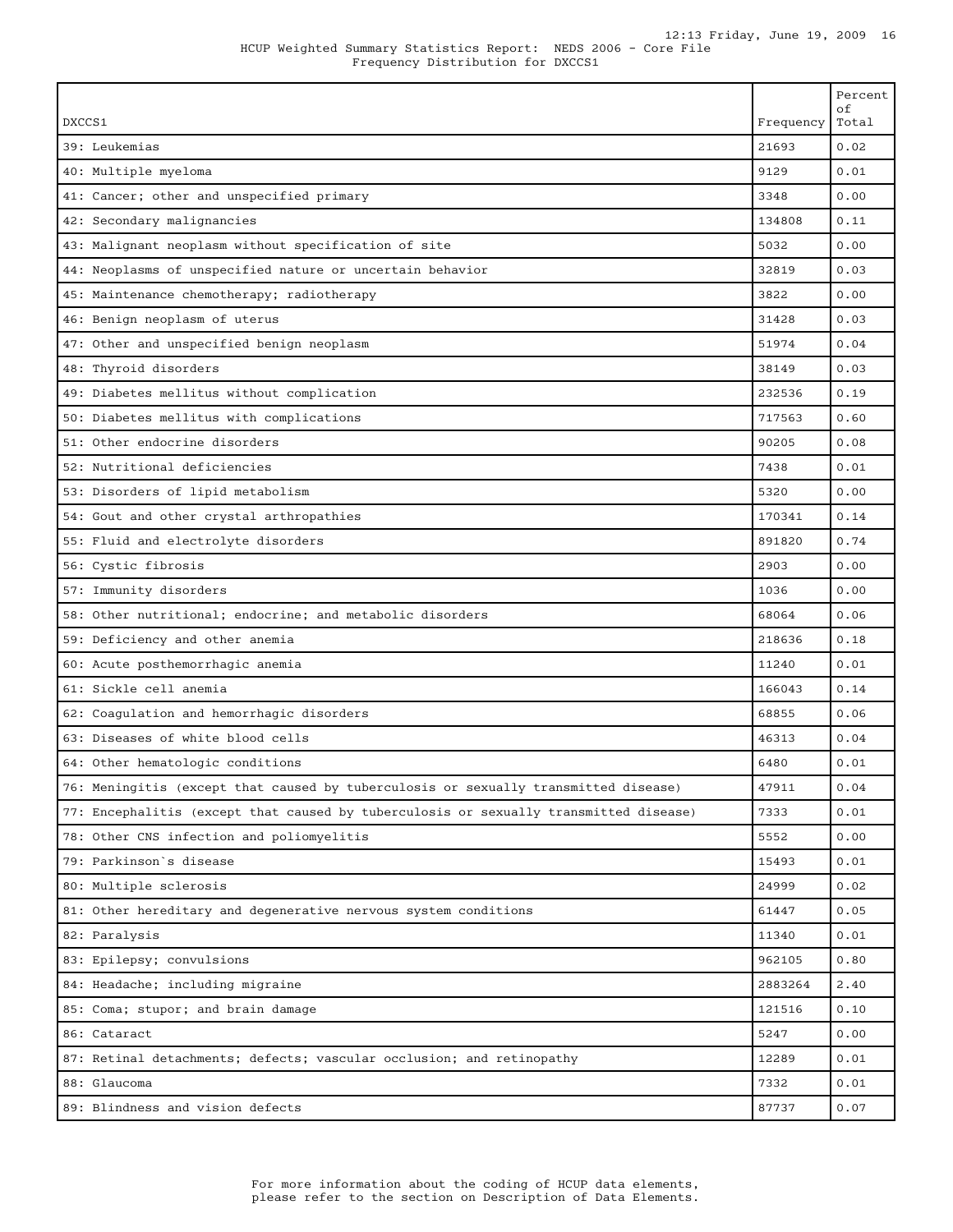| DXCCS1                                                                                                                    | Frequency | Percent<br>οf<br>Total |
|---------------------------------------------------------------------------------------------------------------------------|-----------|------------------------|
| 90: Inflammation; infection of eye (except that caused by tuberculosis or sexually<br>transmitteddisease)                 | 869427    | 0.72                   |
| 91: Other eye disorders                                                                                                   | 307568    | 0.26                   |
| 92: Otitis media and related conditions                                                                                   | 2014986   | 1.68                   |
| 93: Conditions associated with dizziness or vertigo                                                                       | 973366    | 0.81                   |
| 94: Other ear and sense organ disorders                                                                                   | 721214    | 0.60                   |
| 95: Other nervous system disorders                                                                                        | 737939    | 0.61                   |
| 96: Heart valve disorders                                                                                                 | 26676     | 0.02                   |
| 97: Peri-; endo-; and myocarditis; cardiomyopathy (except that caused by tuberculosis or<br>sexually transmitted disease) | 65001     | 0.05                   |
| 98: Essential hypertension                                                                                                | 571894    | 0.48                   |
| 99: Hypertension with complications and secondary hypertension                                                            | 210418    | 0.18                   |
| 100: Acute myocardial infarction                                                                                          | 545546    | 0.45                   |
| 101: Coronary atherosclerosis and other heart disease                                                                     | 587640    | 0.49                   |
| 102: Nonspecific chest pain                                                                                               | 3748198   | 3.12                   |
| 103: Pulmonary heart disease                                                                                              | 136366    | 0.11                   |
| 104: Other and ill-defined heart disease                                                                                  | 6525      | 0.01                   |
| 105: Conduction disorders                                                                                                 | 46363     | 0.04                   |
| 106: Cardiac dysrhythmias                                                                                                 | 1242907   | 1.04                   |
| 107: Cardiac arrest and ventricular fibrillation                                                                          | 163869    | 0.14                   |
| 108: Congestive heart failure; nonhypertensive                                                                            | 1024970   | 0.85                   |
| 109: Acute cerebrovascular disease                                                                                        | 546231    | 0.46                   |
| 110: Occlusion or stenosis of precerebral arteries                                                                        | 20681     | 0.02                   |
| 111: Other and ill-defined cerebrovascular disease                                                                        | 19479     | 0.02                   |
| 112: Transient cerebral ischemia                                                                                          | 275031    | 0.23                   |
| 113: Late effects of cerebrovascular disease                                                                              | 19560     | 0.02                   |
| 114: Peripheral and visceral atherosclerosis                                                                              | 85512     | 0.07                   |
| 115: Aortic; peripheral; and visceral artery aneurysms                                                                    | 38102     | 0.03                   |
| 116: Aortic and peripheral arterial embolism or thrombosis                                                                | 21167     | 0.02                   |
| 117: Other circulatory disease                                                                                            | 220730    | 0.18                   |
| 118: Phlebitis; thrombophlebitis and thromboembolism                                                                      | 208298    | 0.17                   |
| 119: Varicose veins of lower extremity                                                                                    | 32572     | 0.03                   |
| 120: Hemorrhoids                                                                                                          | 170413    | 0.14                   |
| 121: Other diseases of veins and lymphatics                                                                               | 51313     | 0.04                   |
| 122: Pneumonia (except that caused by tuberculosis or sexually transmitted disease)                                       | 1767629   | 1.47                   |
| 123: Influenza                                                                                                            | 211740    | 0.18                   |
| 124: Acute and chronic tonsillitis                                                                                        | 364618    | 0.30                   |
| 125: Acute bronchitis                                                                                                     | 1361783   | 1.13                   |
| 126: Other upper respiratory infections                                                                                   | 5332415   | 4.44                   |
| 127: Chronic obstructive pulmonary disease and bronchiectasis                                                             | 1694894   | 1.41                   |
| 128: Asthma                                                                                                               | 1728051   | 1.44                   |
| 129: Aspiration pneumonitis; food/vomitus                                                                                 | 156636    | 0.13                   |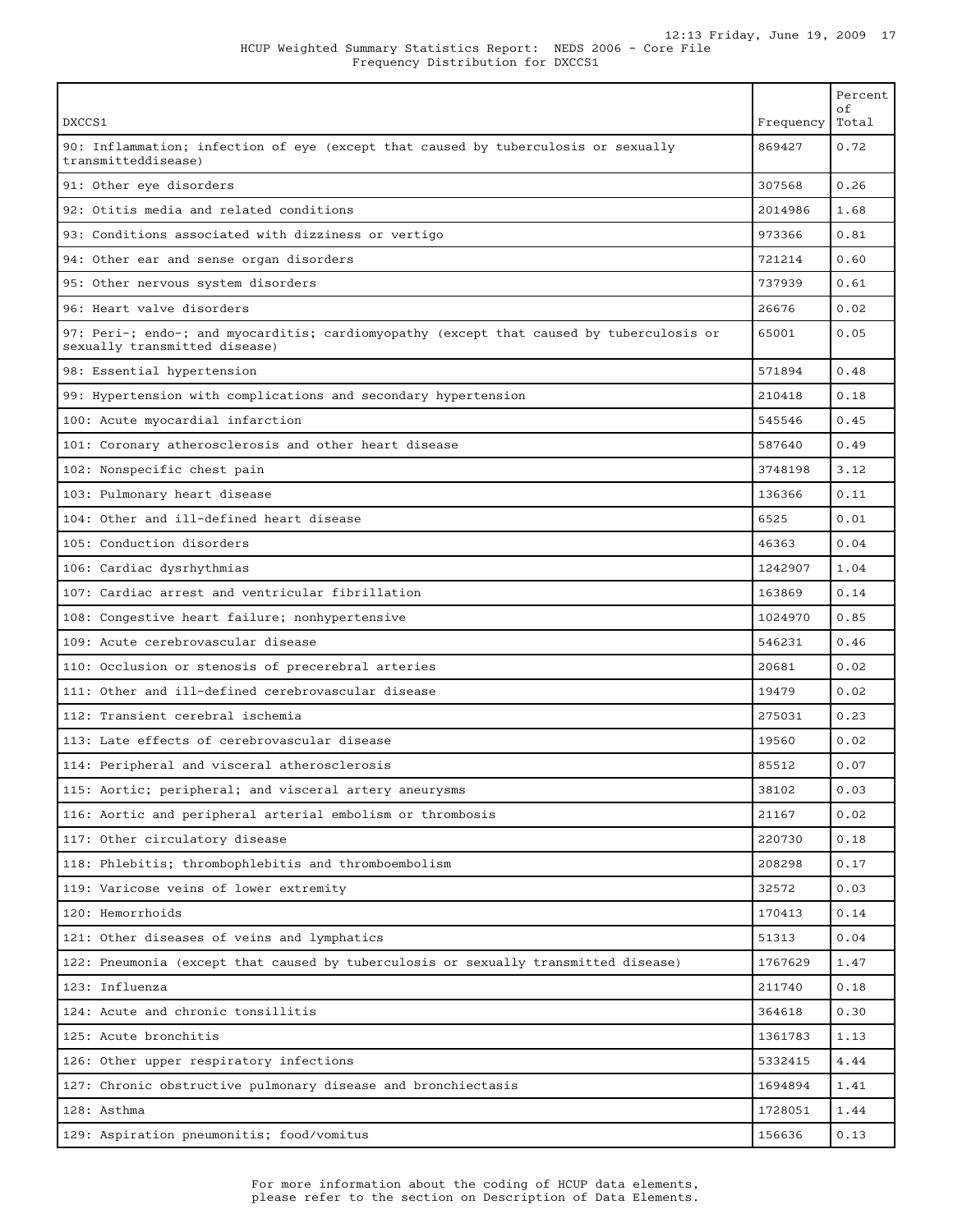Frequency Distribution for DXCCS1

| DXCCS1                                                  | Frequency | Percent<br>оf<br>Total |
|---------------------------------------------------------|-----------|------------------------|
| 130: Pleurisy; pneumothorax; pulmonary collapse         | 206244    | 0.17                   |
| 131: Respiratory failure; insufficiency; arrest (adult) | 344894    | 0.29                   |
| 132: Lung disease due to external agents                | 14010     | 0.01                   |
| 133: Other lower respiratory disease                    | 1826875   | 1.52                   |
| 134: Other upper respiratory disease                    | 782175    | 0.65                   |
| 135: Intestinal infection                               | 425435    | 0.35                   |
| 136: Disorders of teeth and jaw                         | 1706899   | 1.42                   |
| 137: Diseases of mouth; excluding dental                | 205872    | 0.17                   |
| 138: Esophageal disorders                               | 407797    | 0.34                   |
| 139: Gastroduodenal ulcer (except hemorrhage)           | 63784     | 0.05                   |
| 140: Gastritis and duodenitis                           | 565529    | 0.47                   |
| 141: Other disorders of stomach and duodenum            | 143706    | 0.12                   |
| 142: Appendicitis and other appendiceal conditions      | 331398    | 0.28                   |
| 143: Abdominal hernia                                   | 227041    | 0.19                   |
| 144: Regional enteritis and ulcerative colitis          | 92519     | 0.08                   |
| 145: Intestinal obstruction without hernia              | 332025    | 0.28                   |
| 146: Diverticulosis and diverticulitis                  | 371469    | 0.31                   |
| 147: Anal and rectal conditions                         | 147420    | 0.12                   |
| 148: Peritonitis and intestinal abscess                 | 20369     | 0.02                   |
| 149: Biliary tract disease                              | 551456    | 0.46                   |
| 150: Liver disease; alcohol-related                     | 67577     | 0.06                   |
| 151: Other liver diseases                               | 143200    | 0.12                   |
| 152: Pancreatic disorders (not diabetes)                | 343127    | 0.29                   |
| 153: Gastrointestinal hemorrhage                        | 566424    | 0.47                   |
| 154: Noninfectious gastroenteritis                      | 1560285   | 1.30                   |
| 155: Other gastrointestinal disorders                   | 1163420   | 0.97                   |
| 156: Nephritis; nephrosis; renal sclerosis              | 7925      | 0.01                   |
| 157: Acute and unspecified renal failure                | 309776    | 0.26                   |
| 158: Chronic renal failure                              | 39301     | 0.03                   |
| 159: Urinary tract infections                           | 2673270   | 2.23                   |
| 160: Calculus of urinary tract                          | 1120272   | 0.93                   |
| 161: Other diseases of kidney and ureters               | 53179     | 0.04                   |
| 162: Other diseases of bladder and urethra              | 29923     | 0.02                   |
| 163: Genitourinary symptoms and ill-defined conditions  | 643860    | 0.54                   |
| 164: Hyperplasia of prostate                            | 35673     | 0.03                   |
| 165: Inflammatory conditions of male genital organs     | 194006    | 0.16                   |
| 166: Other male genital disorders                       | 149631    | 0.12                   |
| 167: Nonmalignant breast conditions                     | 124897    | 0.10                   |
| 168: Inflammatory diseases of female pelvic organs      | 382118    | 0.32                   |
| 169: Endometriosis                                      | 16546     | 0.01                   |
| 170: Prolapse of female genital organs                  | 10008     | 0.01                   |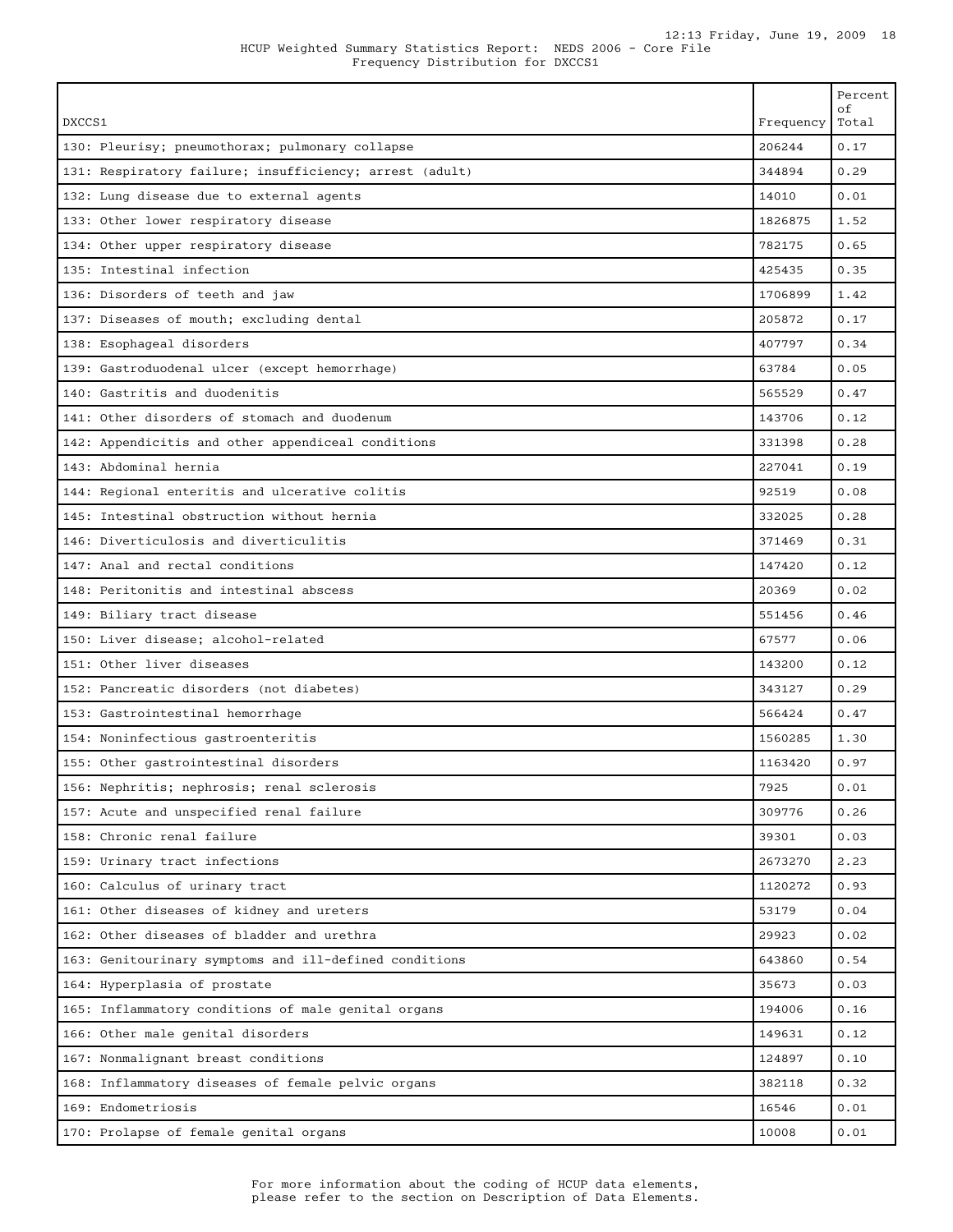Frequency Distribution for DXCCS1

| DXCCS1                                                                                                             | Frequency | Percent<br>оf<br>Total |
|--------------------------------------------------------------------------------------------------------------------|-----------|------------------------|
| 171: Menstrual disorders                                                                                           | 340075    | 0.28                   |
| 172: Ovarian cyst                                                                                                  | 211891    | 0.18                   |
| 173: Menopausal disorders                                                                                          | 12383     | 0.01                   |
| 174: Female infertility                                                                                            | 956       | 0.00                   |
| 175: Other female genital disorders                                                                                | 534359    | 0.45                   |
| 176: Contraceptive and procreative management                                                                      | 21199     | 0.02                   |
| 177: Spontaneous abortion                                                                                          | 182842    | 0.15                   |
| 178: Induced abortion                                                                                              | 34596     | 0.03                   |
| 179: Postabortion complications                                                                                    | 9671      | 0.01                   |
| 180: Ectopic pregnancy                                                                                             | 45840     | 0.04                   |
| 181: Other complications of pregnancy                                                                              | 1479971   | 1.23                   |
| 182: Hemorrhage during pregnancy; abruptio placenta; placenta previa                                               | 577454    | 0.48                   |
| 183: Hypertension complicating pregnancy; childbirth and the puerperium                                            | 32583     | 0.03                   |
| 184: Early or threatened labor                                                                                     | 104177    | 0.09                   |
| 185: Prolonged pregnancy                                                                                           | 12436     | 0.01                   |
| 186: Diabetes or abnormal glucose tolerance complicating pregnancy; childbirth; or the<br>puerperium               | 13882     | 0.01                   |
| 187: Malposition; malpresentation                                                                                  | 7794      | 0.01                   |
| 188: Fetopelvic disproportion; obstruction                                                                         | 3799      | 0.00                   |
| 189: Previous C-section                                                                                            | 15164     | 0.01                   |
| 190: Fetal distress and abnormal forces of labor                                                                   | 20291     | 0.02                   |
| 191: Polyhydramnios and other problems of amniotic cavity                                                          | 19354     | 0.02                   |
| 192: Umbilical cord complication                                                                                   | 10079     | 0.01                   |
| 193: OB-related trauma to perineum and vulva                                                                       | 42590     | 0.04                   |
| 194: Forceps delivery                                                                                              | 1098      | 0.00                   |
| 195: Other complications of birth; puerperium affecting management of mother                                       | 196033    | 0.16                   |
| 196: Normal pregnancy and/or delivery                                                                              | 74029     | 0.06                   |
| 197: Skin and subcutaneous tissue infections                                                                       | 3018547   | 2.51                   |
| 198: Other inflammatory condition of skin                                                                          | 148620    | 0.12                   |
| 199: Chronic ulcer of skin                                                                                         | 84611     | 0.07                   |
| 200: Other skin disorders                                                                                          | 754997    | 0.63                   |
| 201: Infective arthritis and osteomyelitis (except that caused by tuberculosis or sexually<br>transmitted disease) | 53553     | 0.04                   |
| 202: Rheumatoid arthritis and related disease                                                                      | 30441     | 0.03                   |
| 203: Osteoarthritis                                                                                                | 117211    | 0.10                   |
| 204: Other non-traumatic joint disorders                                                                           | 1497537   | 1.25                   |
| 205: Spondylosis; intervertebral disc disorders; other back problems                                               | 3371342   | 2.81                   |
| 206: Osteoporosis                                                                                                  | 1792      | 0.00                   |
| 207: Pathological fracture                                                                                         | 56284     | 0.05                   |
| 208: Acquired foot deformities                                                                                     | 5484      | 0.00                   |
| 209: Other acquired deformities                                                                                    | 14989     | 0.01                   |
| 210: Systemic lupus erythematosus and connective tissue disorders                                                  | 24697     | 0.02                   |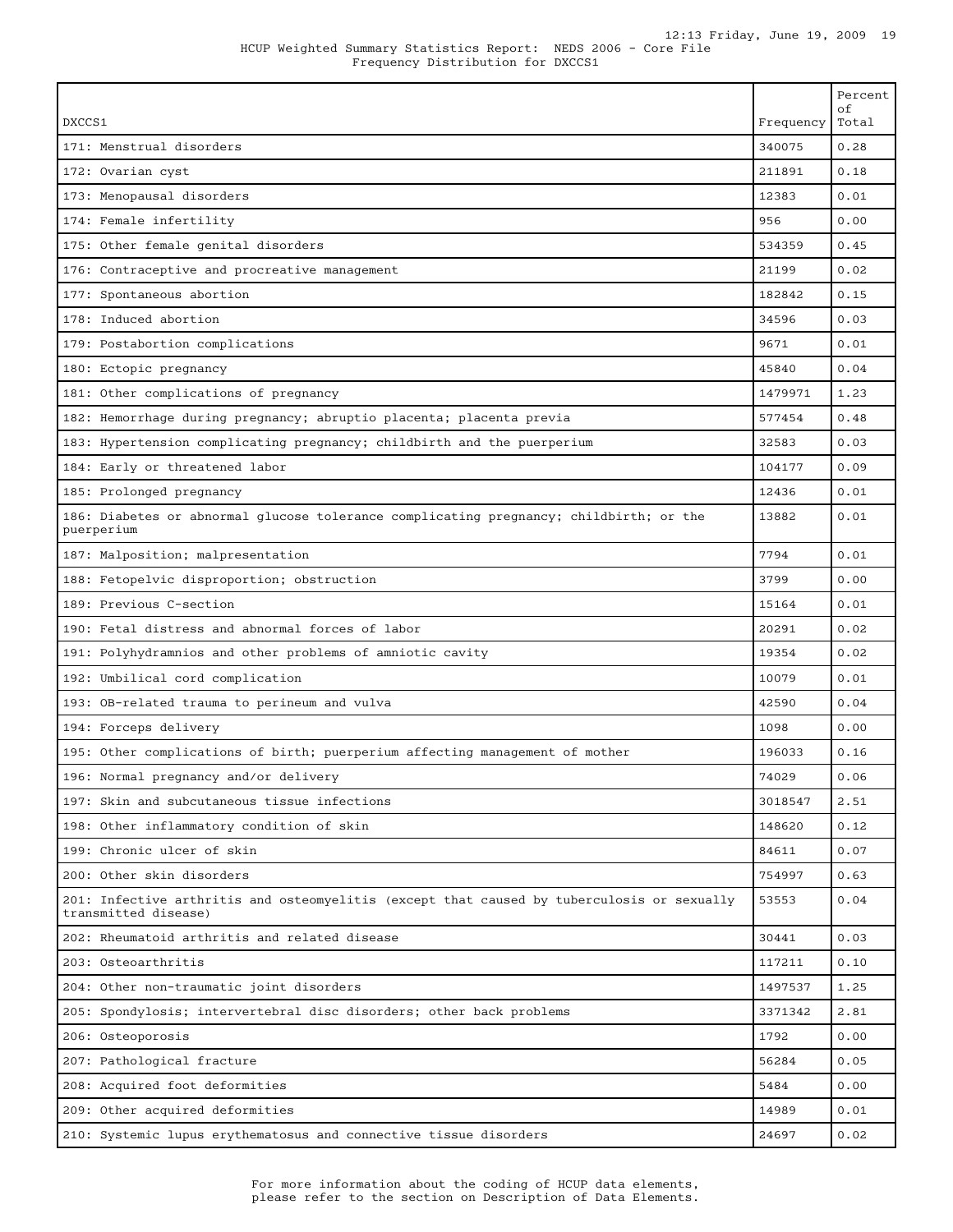Frequency Distribution for DXCCS1

|                                                                              | οf<br>Total |
|------------------------------------------------------------------------------|-------------|
| DXCCS1<br>Frequency                                                          |             |
| 1941047<br>211: Other connective tissue disease                              | 1.62        |
| 188263<br>212: Other bone disease and musculoskeletal deformities            | 0.16        |
| 6950<br>213: Cardiac and circulatory congenital anomalies                    | 0.01        |
| 10368<br>214: Digestive congenital anomalies                                 | 0.01        |
| 7890<br>215: Genitourinary congenital anomalies                              | 0.01        |
| 1919<br>216: Nervous system congenital anomalies                             | 0.00        |
| 217: Other congenital anomalies<br>15429                                     | 0.01        |
| 218: Liveborn<br>7155                                                        | 0.01        |
| 219: Short gestation; low birth weight; and fetal growth retardation<br>1113 | 0.00        |
| 162<br>220: Intrauterine hypoxia and birth asphyxia                          | 0.00        |
| 793<br>221: Respiratory distress syndrome                                    | 0.00        |
| 25420<br>222: Hemolytic jaundice and perinatal jaundice                      | 0.02        |
| 223: Birth trauma<br>1064                                                    | 0.00        |
| 146734<br>224: Other perinatal conditions                                    | 0.12        |
| 225: Joint disorders and dislocations; trauma-related<br>520208              | 0.43        |
| 226: Fracture of neck of femur (hip)<br>315301                               | 0.26        |
| 227: Spinal cord injury<br>16000                                             | 0.01        |
| 228: Skull and face fractures<br>291532                                      | 0.24        |
| 1991674<br>229: Fracture of upper limb                                       | 1.66        |
| 230: Fracture of lower limb<br>1124066                                       | 0.94        |
| 231: Other fractures<br>507420                                               | 0.42        |
| 6398595<br>232: Sprains and strains                                          | 5.33        |
| 233: Intracranial injury<br>556722                                           | 0.46        |
| 230561<br>234: Crushing injury or internal injury                            | 0.19        |
| 2731742<br>235: Open wounds of head; neck; and trunk                         | 2.28        |
| 3742222<br>236: Open wounds of extremities                                   | 3.12        |
| 237: Complication of device; implant or graft<br>451821                      | 0.38        |
| 238: Complications of surgical procedures or medical care<br>648618          | 0.54        |
| 239: Superficial injury; contusion<br>6155232                                | 5.13        |
| 240: Burns<br>434020                                                         | 0.36        |
| 241: Poisoning by psychotropic agents<br>167718                              | 0.14        |
| 242: Poisoning by other medications and drugs<br>471864                      | 0.39        |
| 243: Poisoning by nonmedicinal substances<br>365746                          | 0.30        |
| 244: Other injuries and conditions due to external causes<br>2603591         | 2.17        |
| 992713<br>245: Syncope                                                       | 0.83        |
| 246: Fever of unknown origin<br>1312669                                      | 1.09        |
| 135386<br>247: Lymphadenitis                                                 | 0.11        |
| 14622<br>248: Gangrene                                                       | 0.01        |
| 249: Shock<br>3307                                                           | 0.00        |
| 250: Nausea and vomiting<br>1422242                                          | 1.18        |
| 4533940<br>251: Abdominal pain                                               | 3.78        |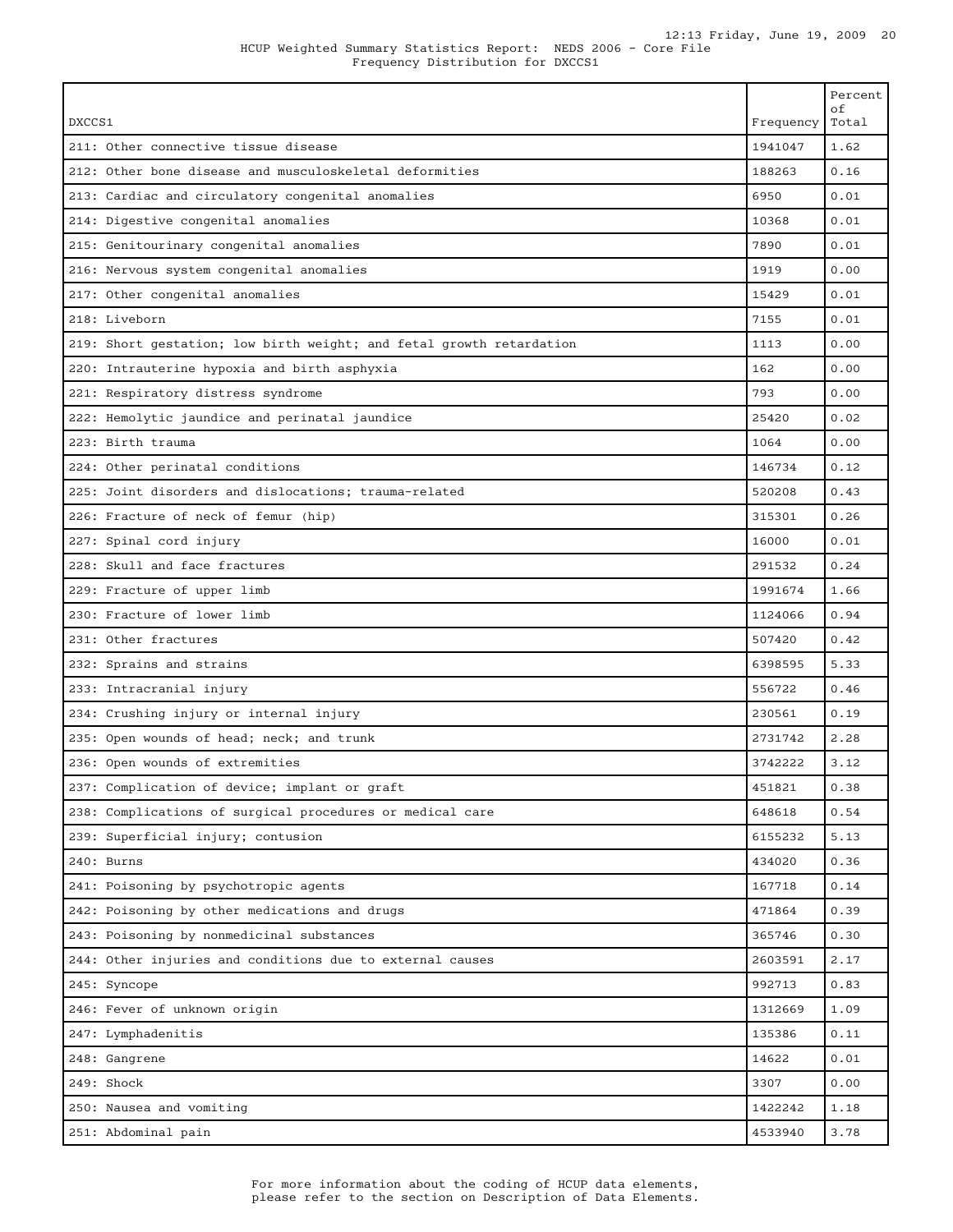| DXCCS1                                                                                     | Frequency | Percent<br>of<br>Total |
|--------------------------------------------------------------------------------------------|-----------|------------------------|
| 252: Malaise and fatique                                                                   | 377018    | 0.31                   |
| 253: Allergic reactions                                                                    | 1523545   | 1.27                   |
| 254: Rehabilitation care; fitting of prostheses; and adjustment of devices                 | 14543     | 0.01                   |
| 255: Administrative/social admission                                                       | 314098    | 0.26                   |
| 256: Medical examination/evaluation                                                        | 227519    | 0.19                   |
| 257: Other aftercare                                                                       | 1194740   | 1.00                   |
| 258: Other screening for suspected conditions (not mental disorders or infectious disease) | 209463    | 0.17                   |
| 259: Residual codes; unclassified                                                          | 942123    | 0.78                   |
| 650: Adjustment disorders                                                                  | 88598     | 0.07                   |
| 651: Anxiety disorders                                                                     | 781502    | 0.65                   |
| 652: Attention-deficit, conduct, and disruptive behavior disorders                         | 78208     | 0.07                   |
| 653: Delirium, dementia, and amnestic and other cognitive disorders                        | 183171    | 0.15                   |
| 654: Developmental disorders                                                               | 30905     | 0.03                   |
| 655: Disorders usually diagnosed in infancy, childhood, or adolescence                     | 9509      | 0.01                   |
| 656: Impulse control disorders, NEC                                                        | 11783     | 0.01                   |
| 657: Mood disorders                                                                        | 1132149   | 0.94                   |
| 658: Personality disorders                                                                 | 14274     | 0.01                   |
| 659: Schizophrenia and other psychotic disorders                                           | 556020    | 0.46                   |
| 660: Alcohol-related disorders                                                             | 855352    | 0.71                   |
| 661: Substance-related disorders                                                           | 423145    | 0.35                   |
| 662: Suicide and intentional self-inflicted injury                                         | 41927     | 0.03                   |
| 663: Screening and history of mental health and substance abuse codes                      | 38373     | 0.03                   |
| 670: Miscellaneous disorders                                                               | 127407    | 0.11                   |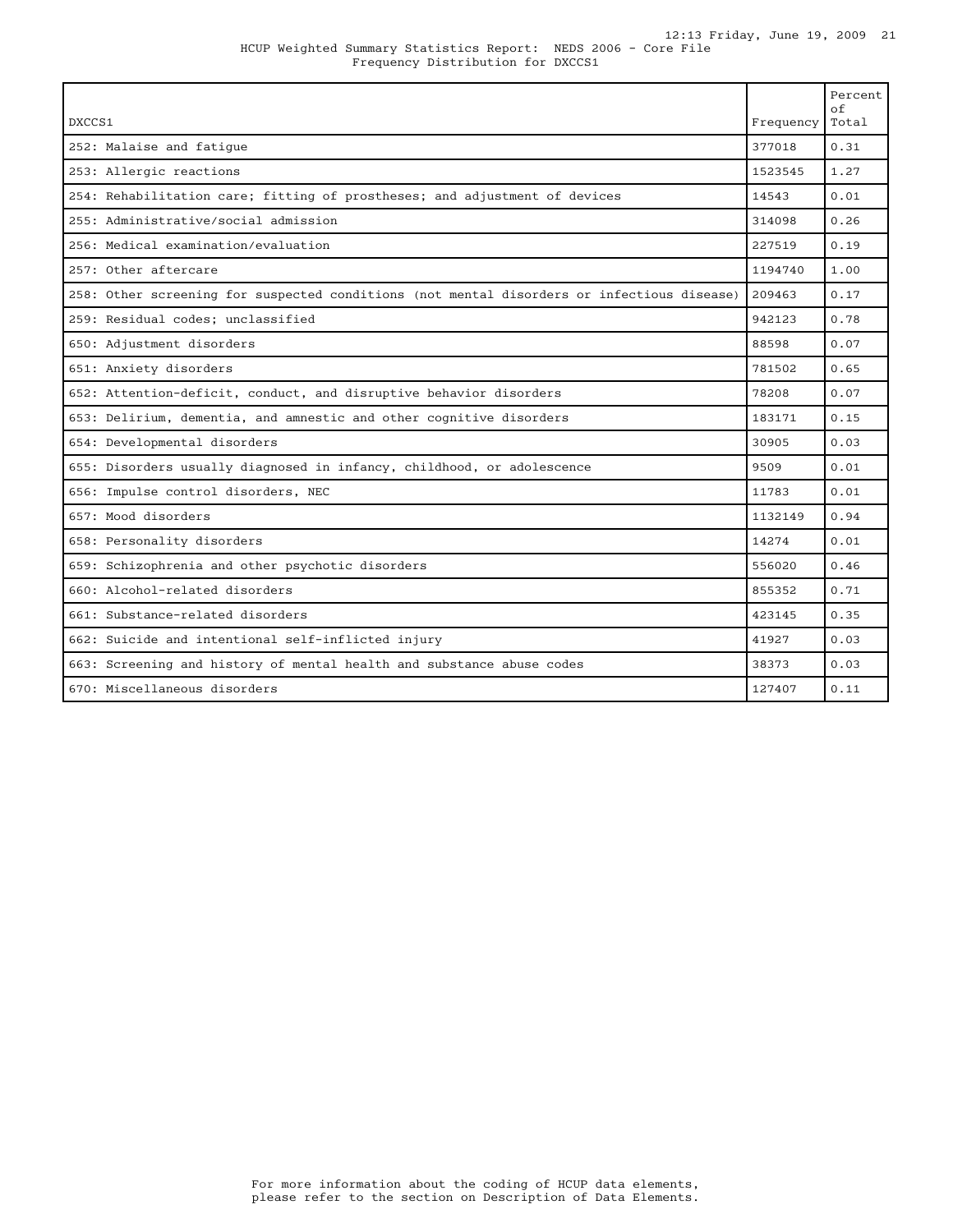## HCUP Weighted Summary Statistics Report: NEDS 2006 - Core File Frequency Distribution for ECODE1

| ECODE1            | Frequency | Percent<br>оf<br>Total |
|-------------------|-----------|------------------------|
| <b>Blank</b>      | 88210460  | 73.49                  |
| Valid DX          | 31821506  | 26.51                  |
| Invalid DX (invl) | 1783      | 0.00                   |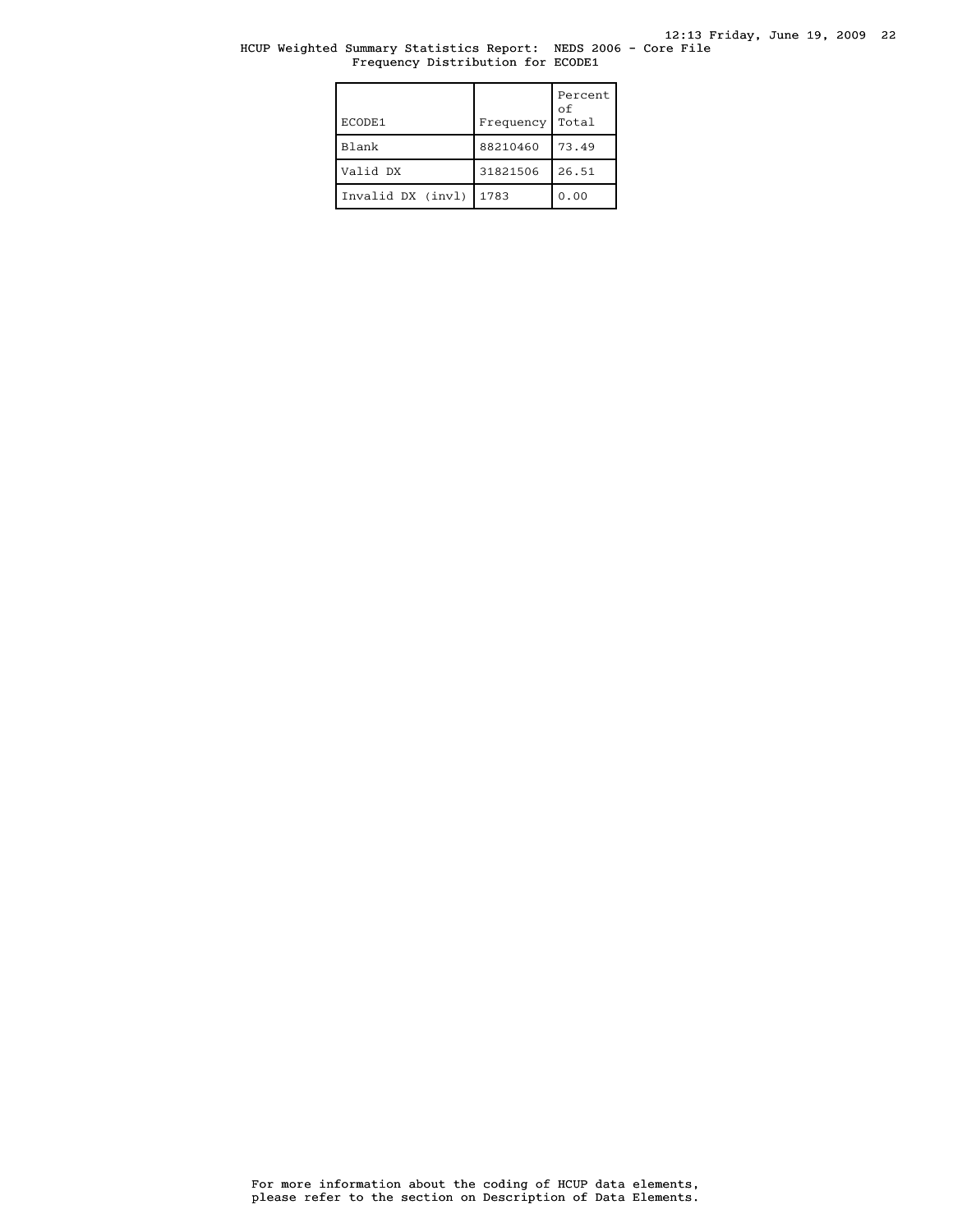#### HCUP Weighted Summary Statistics Report: NEDS 2006 - Core File 12:13 Friday, June 19, 2009 23 Frequency Distribution for EDEVENT

| <b>EDEVENT</b>                                                                           | Frequency | Percent<br>оf<br>Total |
|------------------------------------------------------------------------------------------|-----------|------------------------|
| 1: ED visit in which the patient is treated and released                                 | 95749632  | 79.77                  |
| 2: ED visit in which the patient is admitted to this same hospital                       | 18474258  | 15.39                  |
| 3: ED visit in which the patient is transferred to another short-term hospital           | 1198441   | 1.00                   |
| 9: ED visit in which the patient died in the ED                                          | 183635    | 0.15                   |
| 98: ED visit in which patient is not admitted to this same hospital, destination unknown | 4426732   | 3.69                   |
| 99: ED visit in which the patient is discharged alive, destination unknown               | 1051      | 0.00                   |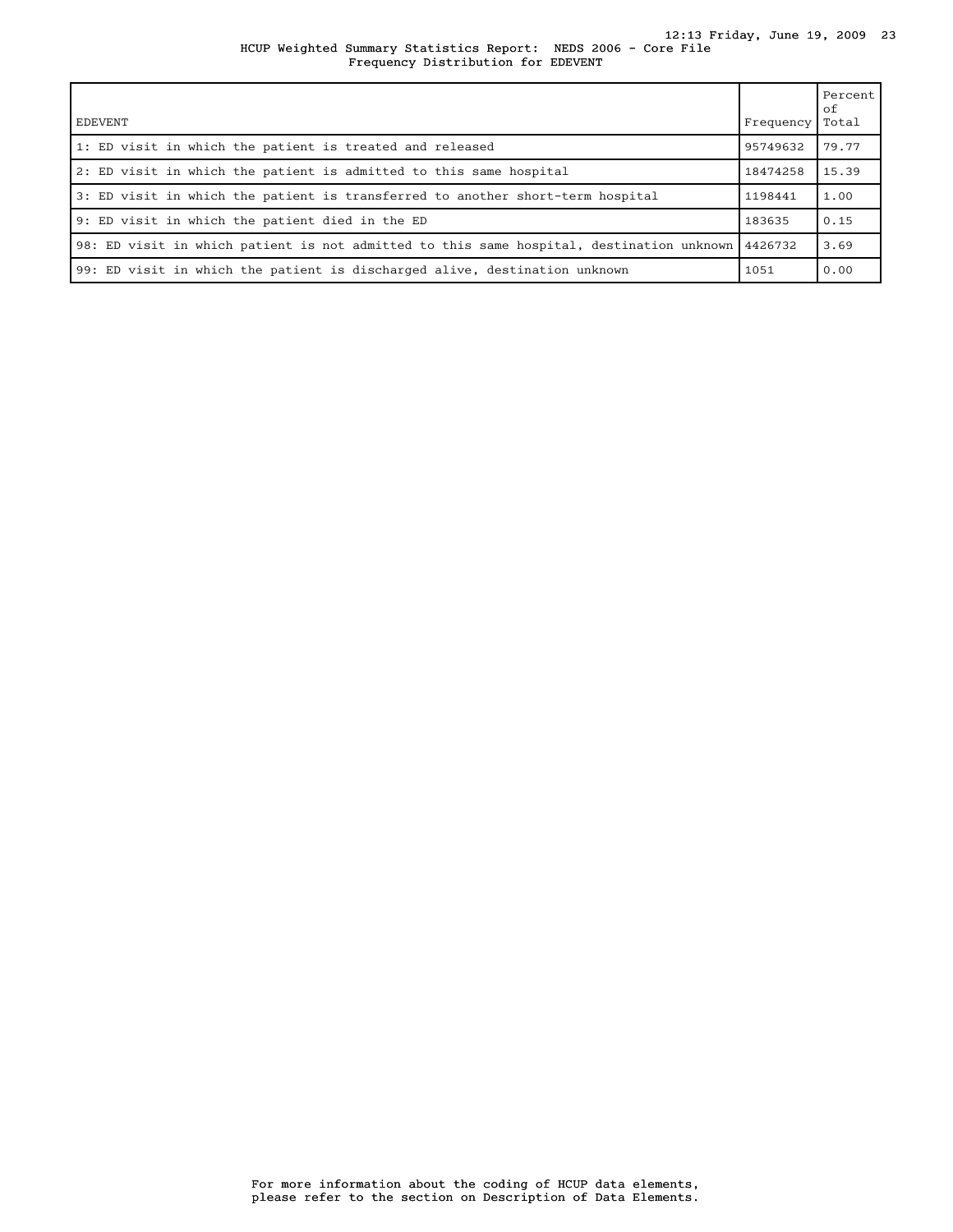| E CCS1                                             | Frequency | Percent<br>of<br>Total |
|----------------------------------------------------|-----------|------------------------|
| .: Missing                                         | 88210460  | 73.49                  |
| A: Invalid diagnosis                               | 1783      | 0.00                   |
| 662: Suicide and intentional self-inflicted injury | 430891    | 0.36                   |
| 2601: E Codes: Cut/pierceb                         | 2542239   | 2.12                   |
| 2602: E Codes: Drowning/submersion                 | 13226     | 0.01                   |
| 2603: E Codes: Fall                                | 8018144   | 6.68                   |
| 2604: E Codes: Fire/burn                           | 422159    | 0.35                   |
| 2605: E Codes: Firearm                             | 80428     | 0.07                   |
| 2606: E Codes: Machinery                           | 175643    | 0.15                   |
| 2607: E Codes: Motor vehicle traffic (MVT)         | 3451931   | 2.88                   |
| 2608: E Codes: Pedal cyclist; not MVT              | 344027    | 0.29                   |
| 2609: E Codes: Pedestrian; not MVT                 | 22558     | 0.02                   |
| 2610: E Codes: Transport; not MVT                  | 400540    | 0.33                   |
| 2611: E Codes: Natural/environment                 | 1272300   | 1.06                   |
| 2612: E Codes: Overexertion                        | 2821661   | 2.35                   |
| 2613: E Codes: Poisoning                           | 559893    | 0.47                   |
| 2614: E Codes: Struck by; against                  | 4338017   | 3.61                   |
| 2615: E Codes: Suffocation                         | 59214     | 0.05                   |
| 2616: E Codes: Adverse effects of medical care     | 754737    | 0.63                   |
| 2617: E Codes: Adverse effects of medical drugs    | 1476642   | 1.23                   |
| 2618: E Codes: Other specified and classifiable    | 1490938   | 1.24                   |
| 2619: E Codes: Other specified; NEC                | 615667    | 0.51                   |
| 2620: E Codes: Unspecified                         | 1911497   | 1.59                   |
| 2621: E Codes: Place of occurrence                 | 619152    | 0.52                   |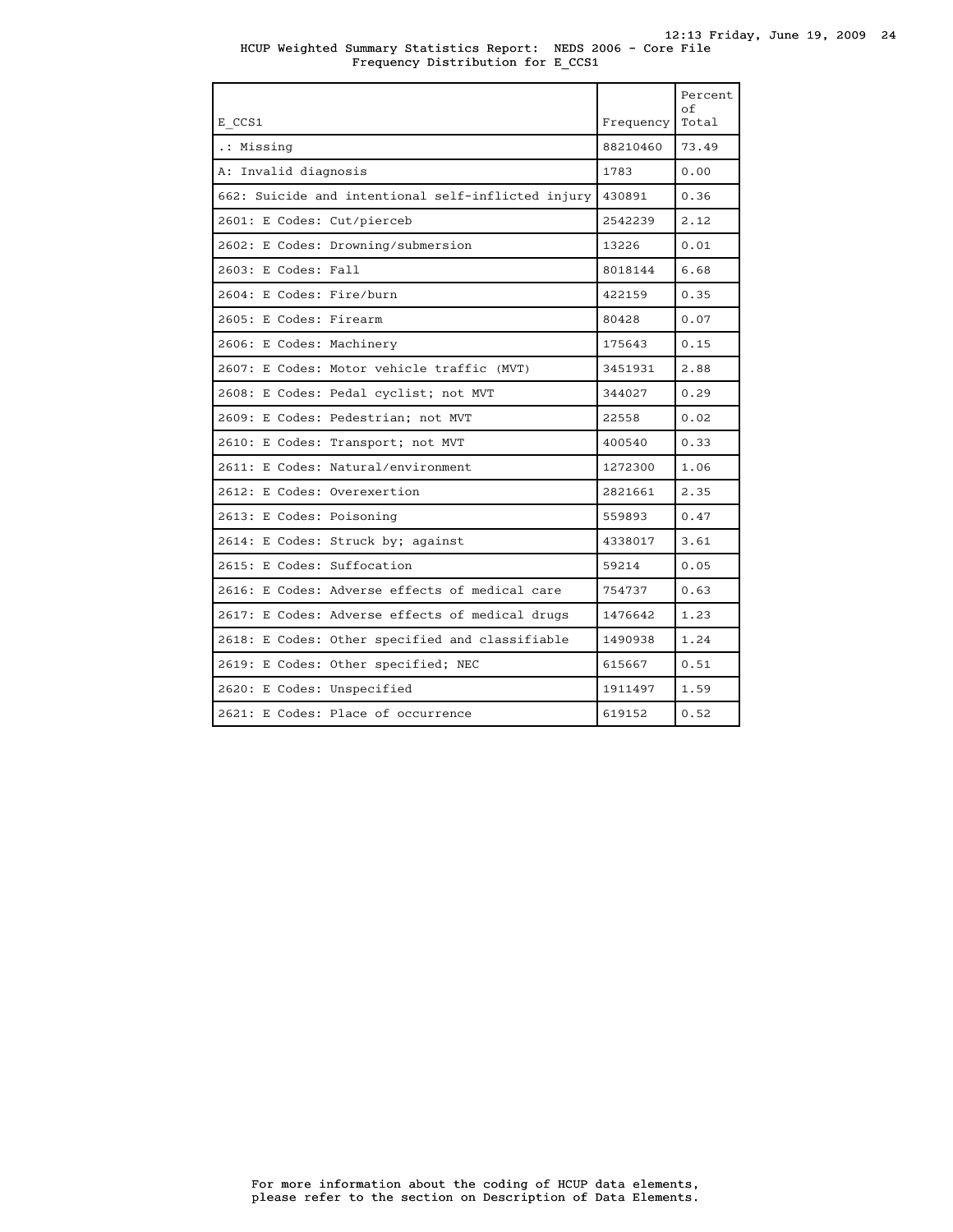## HCUP Weighted Summary Statistics Report: NEDS 2006 - Core File Frequency Distribution for FEMALE

| FEMALE.          | Frequency | Percent<br>οf<br>Total |
|------------------|-----------|------------------------|
| .: Missing       | 8577      | 0.01                   |
| .A: Invalid      | 372       | 0.00                   |
| .C: Inconsistent | 4363      | 0.00                   |
| $0:$ Male        | 54766230  | 45.63                  |
| 1: Female        | 65254208  | 54.36                  |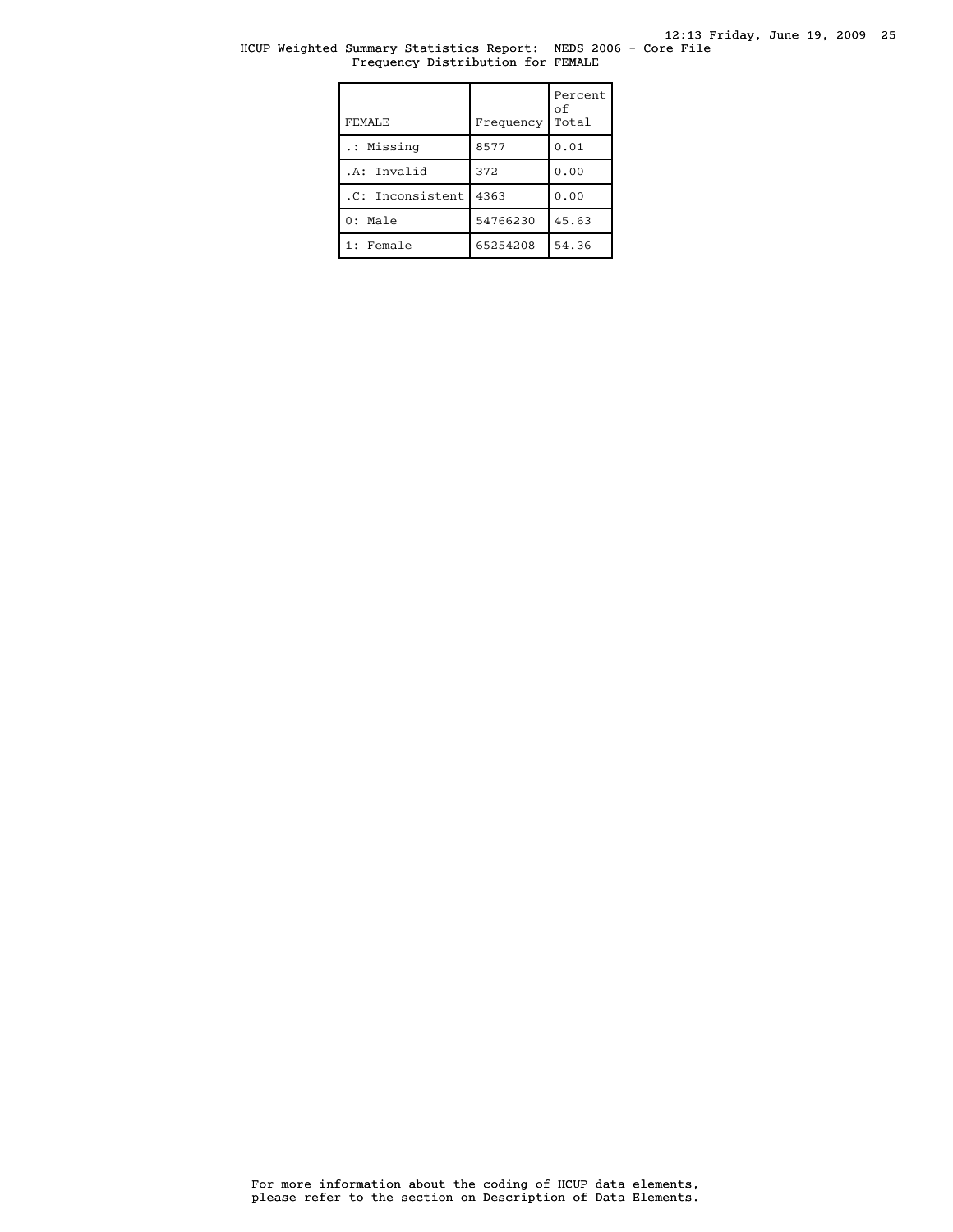## HCUP Weighted Summary Statistics Report: NEDS 2006 - Core File Frequency Distribution for HCUPFILE

| HCUPFILE    | Frequency       | Percent<br>οf<br>Total |
|-------------|-----------------|------------------------|
| <b>SEDD</b> | 101559492 84.61 |                        |
| STD         | 18474258        | 15.39                  |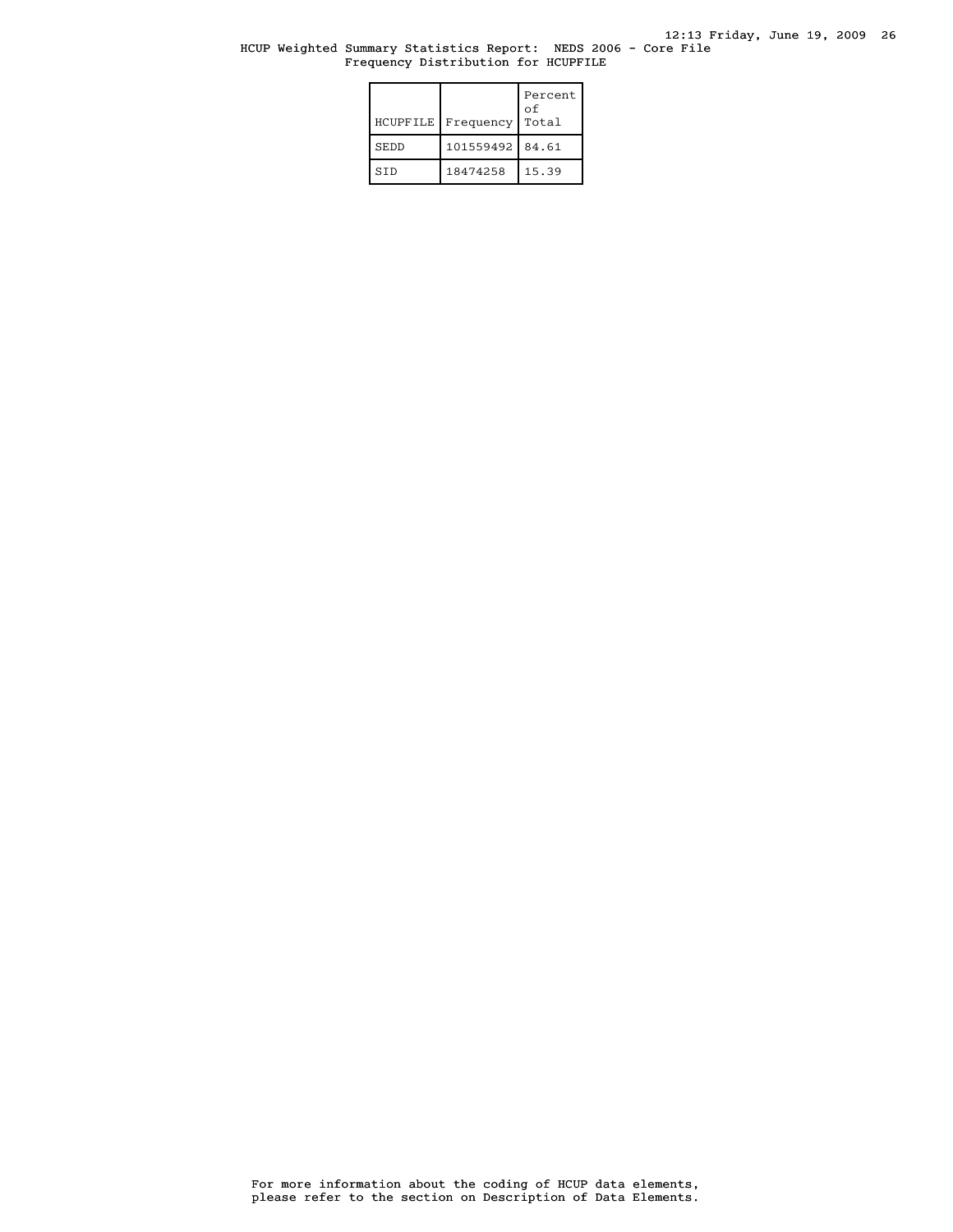12:13 Friday, June 19, 2009 27

#### HCUP Weighted Summary Statistics Report: NEDS 2006 - Core File Frequency Distribution for HOSP\_REGION

| HOSP REGION  | Frequency | Percent<br>оf<br>Total |
|--------------|-----------|------------------------|
| 1: Northeast | 23547915  | 19.62                  |
| 2: Midwest   | 27836811  | 23.19                  |
| 3: South     | 46890026  | 39.06                  |
| 4: West      | 21758998  | 18.13                  |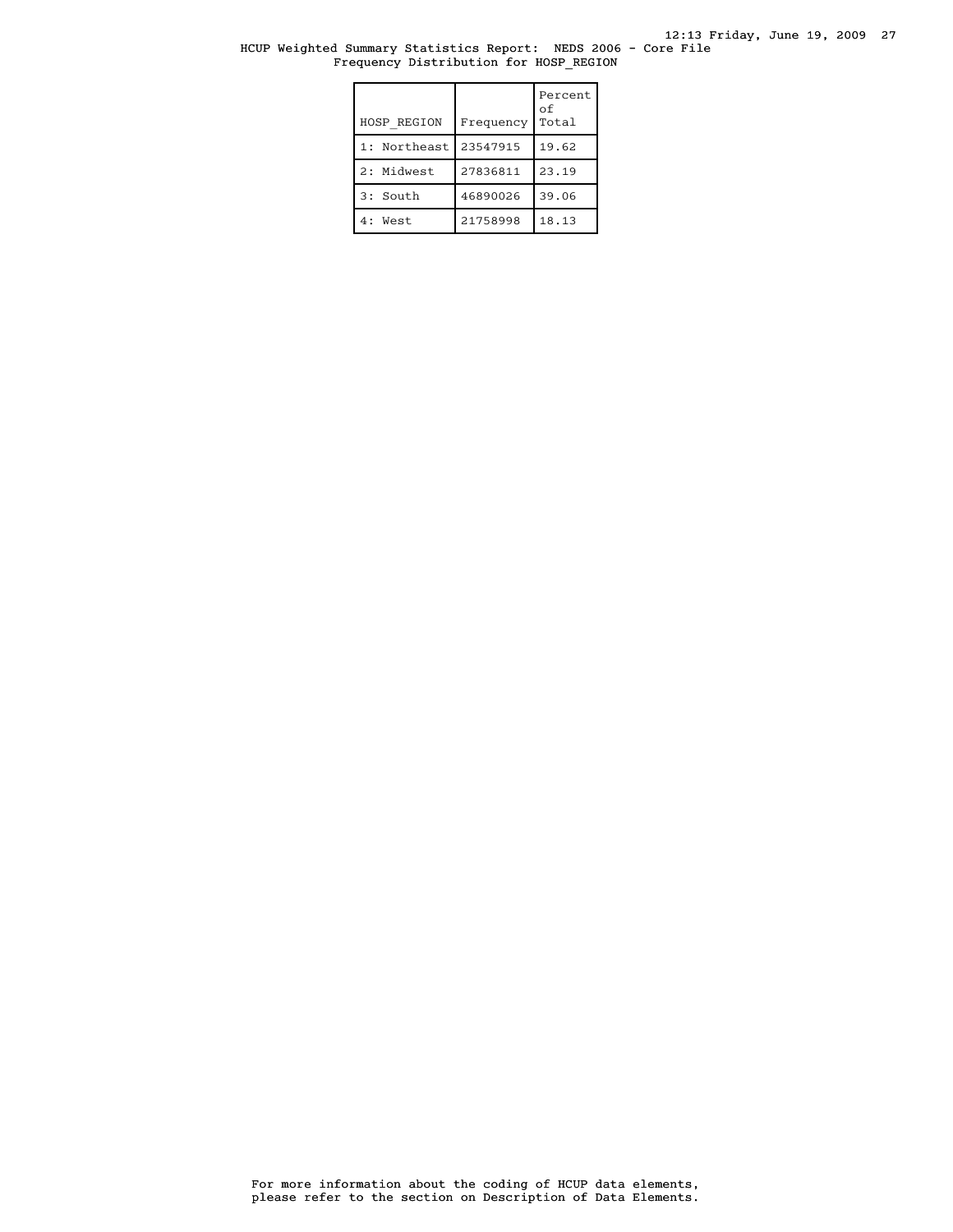### HCUP Weighted Summary Statistics Report: NEDS 2006 - Core File Frequency Distribution for INTENT\_SELF\_HARM

| INTENT SELF HARM | Frequency         | Percent  <br>оf<br>Total |
|------------------|-------------------|--------------------------|
| $0:$ No          | 119196435   99.30 |                          |
| $1:$ Yes         | 837315            | 0.70                     |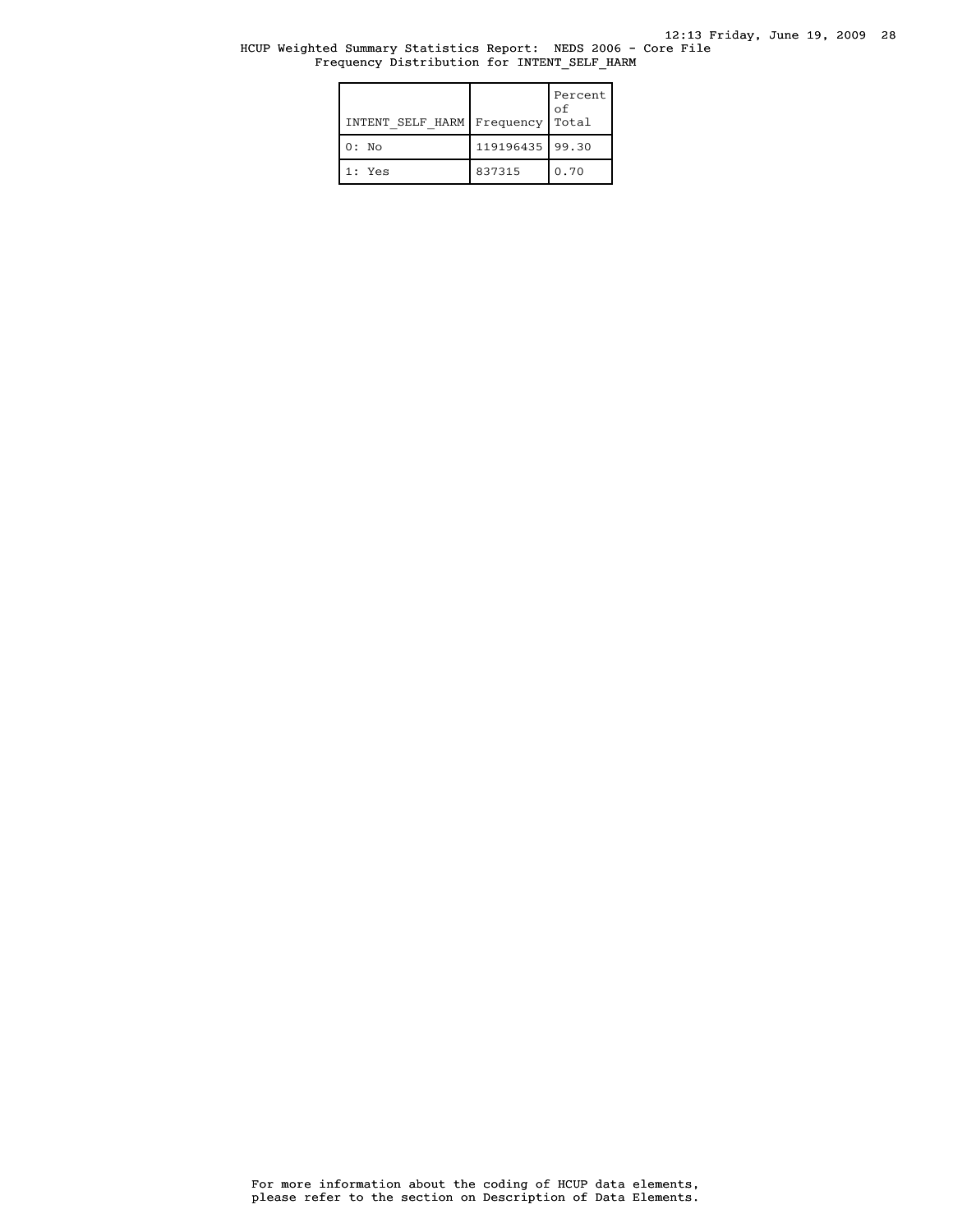### HCUP Weighted Summary Statistics Report: NEDS 2006 - Core File Frequency Distribution for NDX

| <b>NDX</b>    | Frequency | Percent<br>оf<br>Total |
|---------------|-----------|------------------------|
| 0             | 31585     | 0.03                   |
| $\mathbf{1}$  | 44238250  | 36.85                  |
| 2             | 28263801  | 23.55                  |
| 3             | 15147674  | 12.62                  |
| 4             | 8711091   | 7.26                   |
| 5             | 5570415   | 4.64                   |
| 6             | 3890084   | 3.24                   |
| 7             | 2745759   | 2.29                   |
| 8             | 2343680   | 1.95                   |
| 9             | 3923487   | 3.27                   |
| 10            | 1312679   | 1.09                   |
| 11            | 699706    | 0.58                   |
| 12            | 613703    | 0.51                   |
| 13            | 497050    | 0.41                   |
| 14            | 490242    | 0.41                   |
| 15            | 845089    | 0.70                   |
| 16 or greater | 709454    | 0.59                   |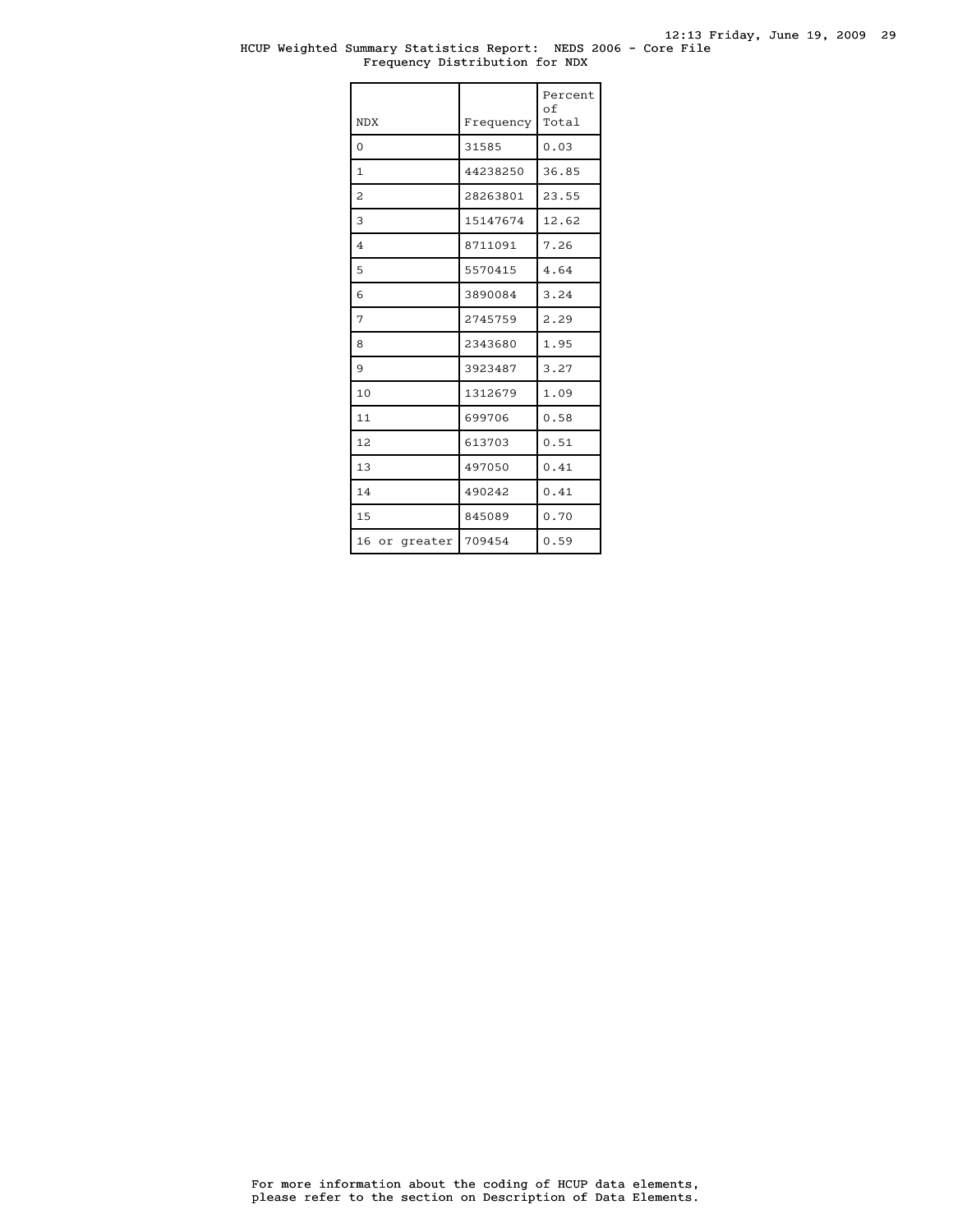## HCUP Weighted Summary Statistics Report: NEDS 2006 - Core File Frequency Distribution for NECODE

| NECODE         | Frequency | Percent<br>оf<br>Total |
|----------------|-----------|------------------------|
| $\Omega$       | 88210460  | 73.49                  |
| $\mathbf{1}$   | 15436630  | 12.86                  |
| 2              | 14153377  | 11.79                  |
| 3              | 2074803   | 1.73                   |
| $\overline{4}$ | 148022    | 0.12                   |
| 5              | 9795      | 0.01                   |
| 6              | 581       | 0.00                   |
| 7              | 54        | 0.00                   |
| 8              | 15        | 0.00                   |
| 9              | 10        | 0.00                   |
| 10             | $\leq$ 10 | $*$ **                 |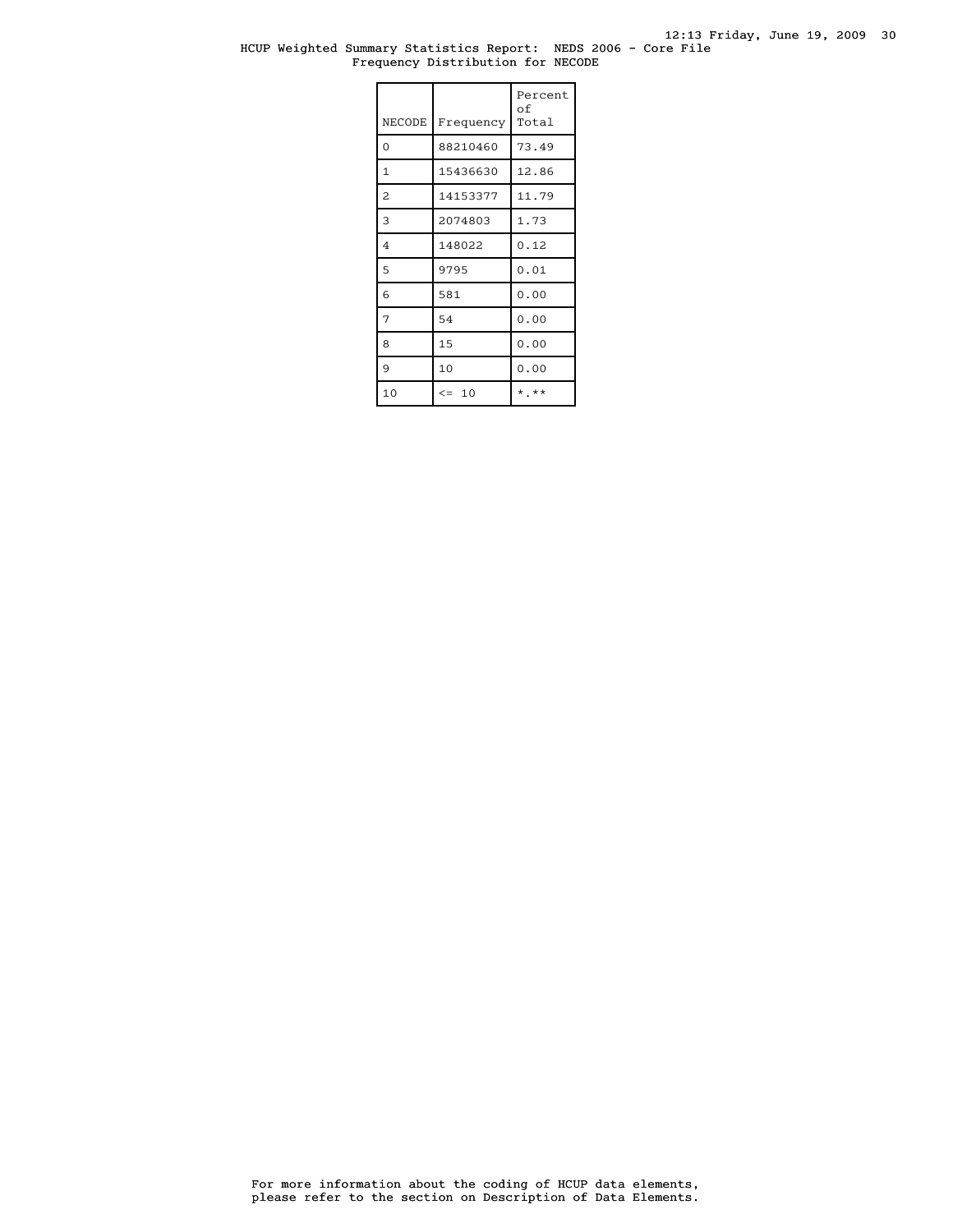## HCUP Weighted Summary Statistics Report: NEDS 2006 - Core File Frequency Distribution for PAY1

| PAY1                 | Frequency | Percent<br>оf<br>Total |
|----------------------|-----------|------------------------|
| .: Missing           | 387080    | 0.32                   |
| .A: Invalid          | 156472    | 0.13                   |
| 1: Medicare          | 24263284  | 20.21                  |
| 2: Medicaid          | 25897442  | 21.58                  |
| 3: Private insurance | 41518908  | 34.59                  |
| 4: Self-pay          | 19889732  | 16.57                  |
| 5: No charge         | 1357454   | 1.13                   |
| 6: Other             | 6563378   | 5.47                   |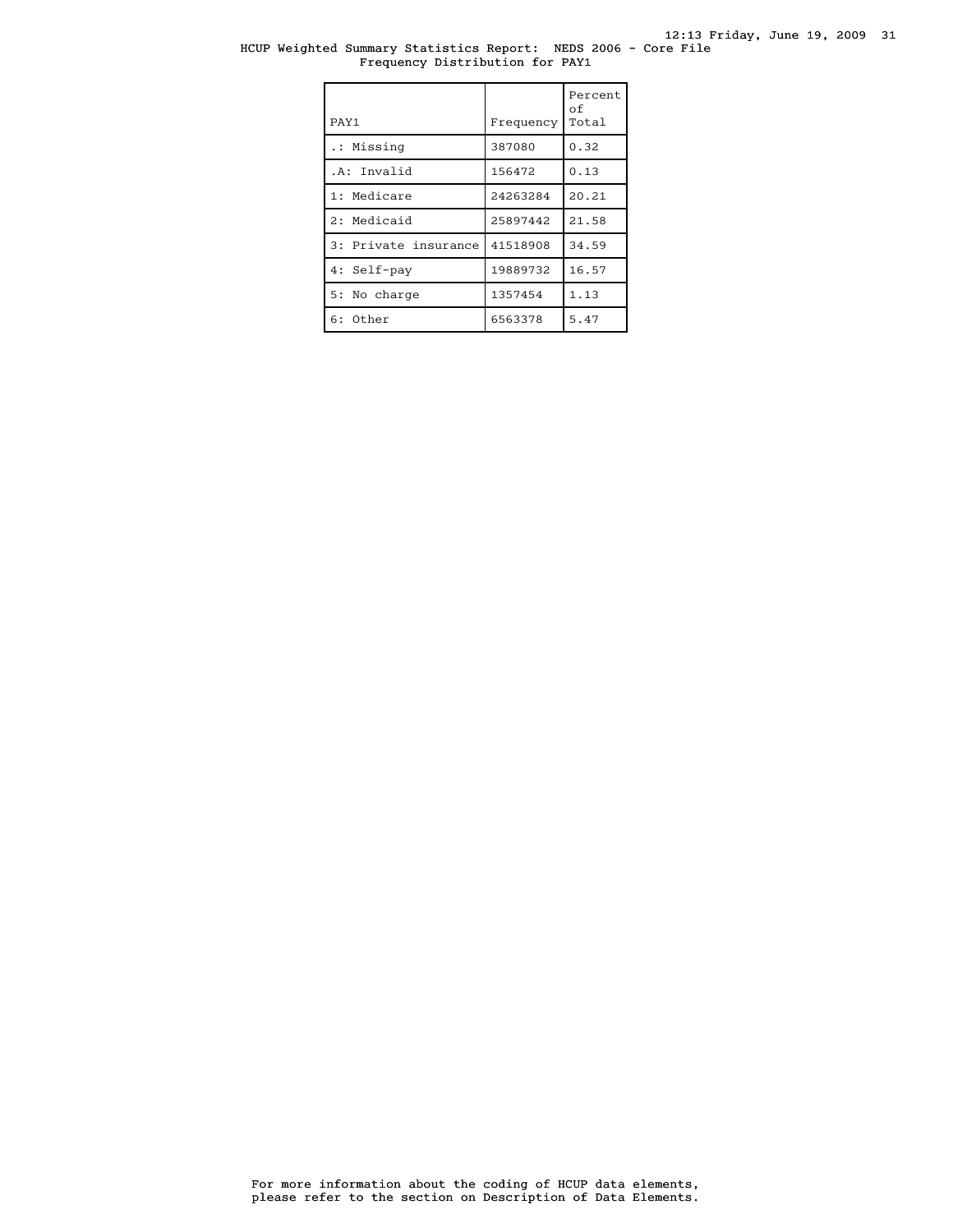## HCUP Weighted Summary Statistics Report: NEDS 2006 - Core File Frequency Distribution for PAY2

| PAY <sub>2</sub>     | Frequency | Percent<br>оf<br>Total |
|----------------------|-----------|------------------------|
| .: Missing           | 92584826  | 77.13                  |
| .A: Invalid          | 1681617   | 1.40                   |
| 1: Medicare          | 2356575   | 1.96                   |
| 2: Medicaid          | 5679710   | 4.73                   |
| 3: Private insurance | 7961367   | 6.63                   |
| 4: Self-pay          | 8282234   | 6.90                   |
| 5: No charge         | 378237    | 0.32                   |
| $6:$ Other           | 1109184   | 0.92                   |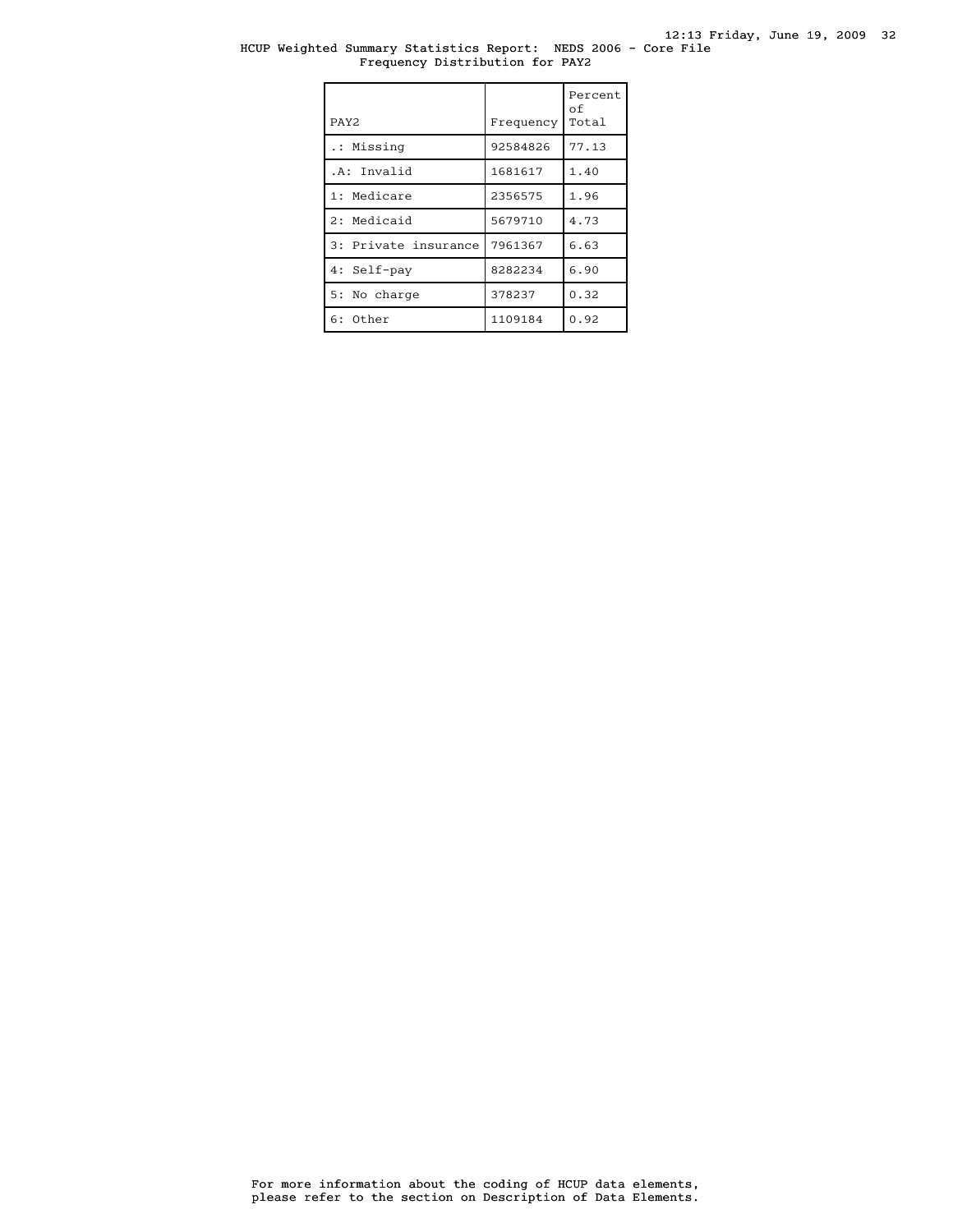### HCUP Weighted Summary Statistics Report: NEDS 2006 - Core File Frequency Distribution for PL\_NCHS2006

| PL NCHS2006            | Frequency | Percent<br>οf<br>Total |
|------------------------|-----------|------------------------|
| .: Missing             | 828734    | 0.69                   |
| 1: Large Central Metro | 28735446  | 23.94                  |
| 2: Large Fringe Metro  | 28856114  | 24.04                  |
| 3: Medium Metro        | 26874968  | 22.39                  |
| 4: Small Metro         | 11101260  | 9.25                   |
| 5: Micropolitan        | 14425308  | 12.02                  |
| 6: Noncore             | 9211921   | 7.67                   |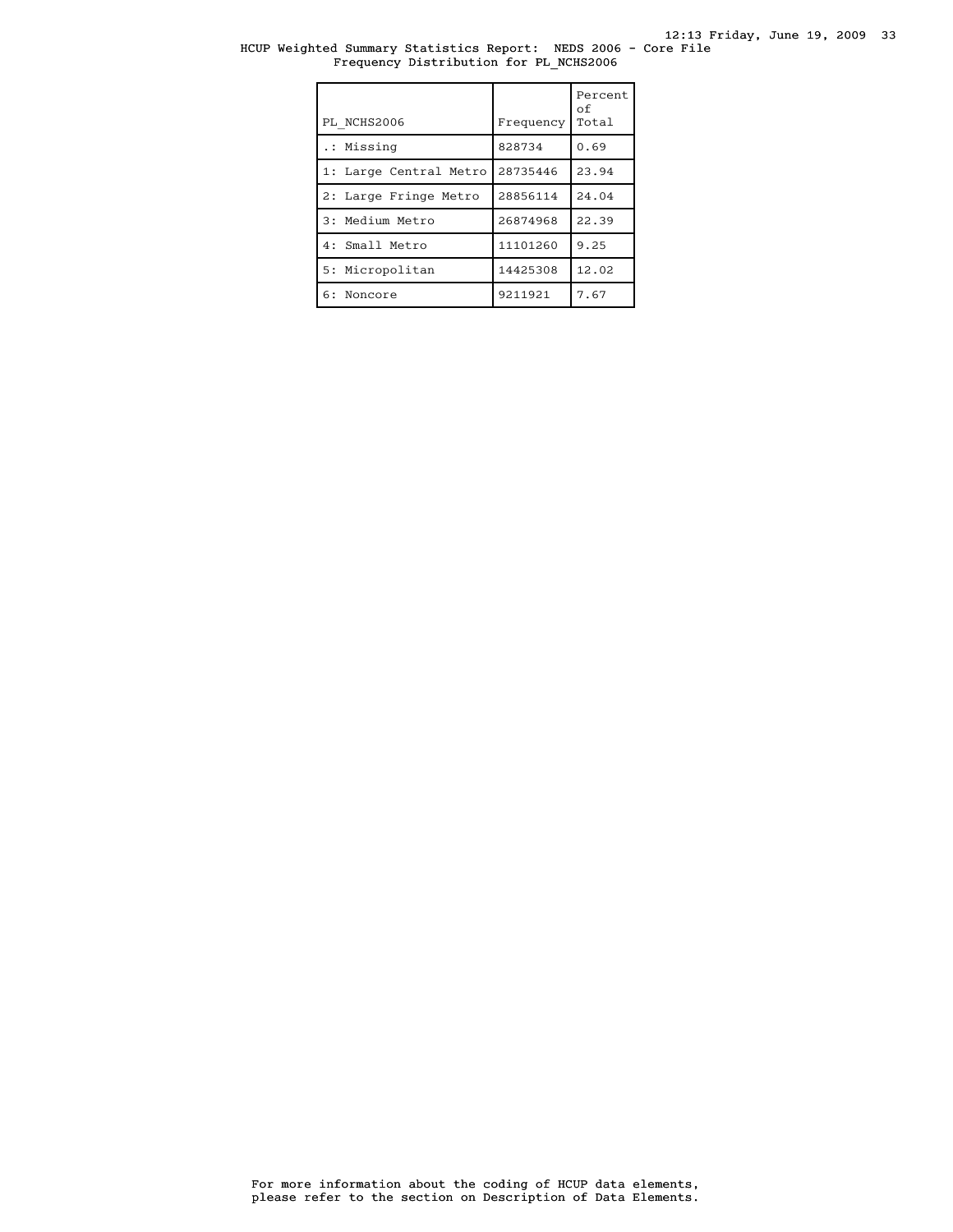### HCUP Weighted Summary Statistics Report: NEDS 2006 - Core File Frequency Distribution for TOTCHG\_ED

| TOTCHG ED              | Frequency | Percent<br>of<br>Total |
|------------------------|-----------|------------------------|
| .: Missing             | 28127090  | 23.43                  |
| .A: Invalid            | 86        | 0.00                   |
| .C: Inconsistent       | 247406    | 0.21                   |
| $$25-$<br>\$1,000      | 56236176  | 46.85                  |
| $$1,001-$<br>\$5,000   | 31859141  | 26.54                  |
| $$5,001-$<br>\$10,000  | 2849711   | 2.37                   |
| \$50,000<br>$$10,001-$ | 714140    | 0.59                   |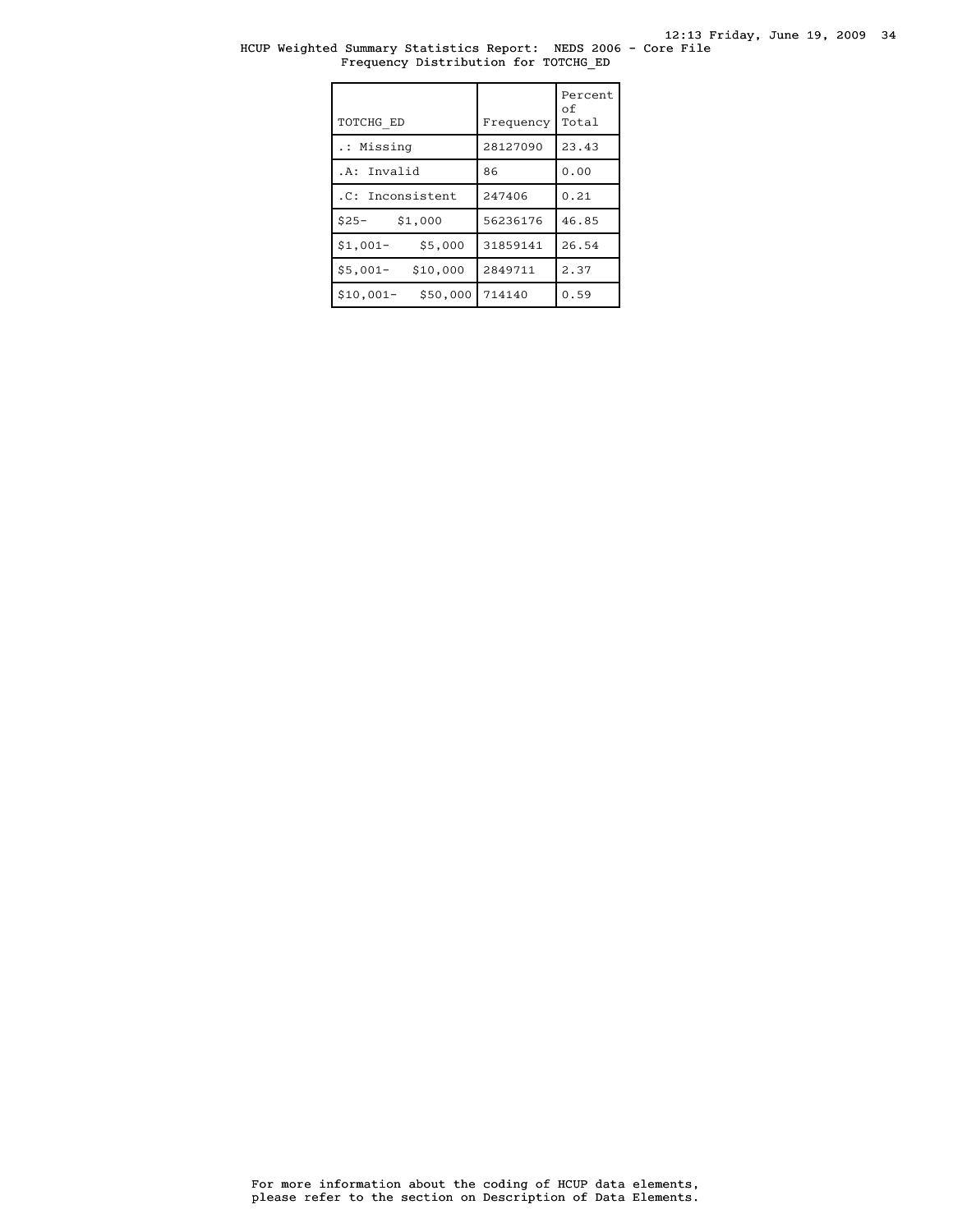### HCUP Weighted Summary Statistics Report: NEDS 2006 - Core File Frequency Distribution for YEAR

|      | YEAR   Frequency | Percent<br>οf<br>Total |
|------|------------------|------------------------|
| 2006 | 120033750        | 100.00                 |